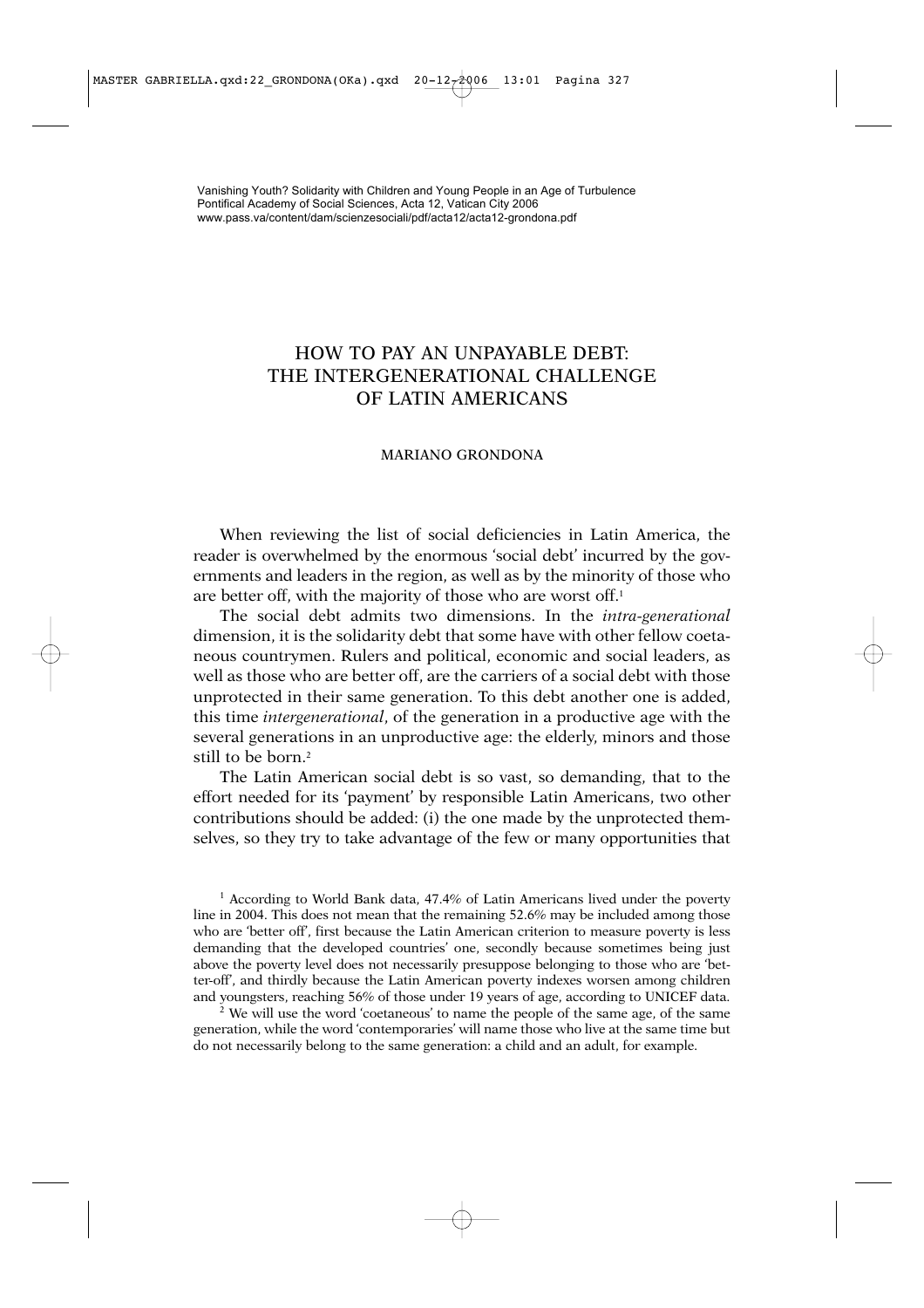may come up, avoiding, as much as possible, the temptation of passively accepting the 'gifts' of political clientelism, and (ii) the one from the developed countries, that not only offer an insufficient international aid, but severely restrict also Latin American main exports.<sup>3</sup>

Together with the intra-generational debt, the Latin American intergenerational debt accumulates a huge *social liability,* that claims for a vast *solidarity* movement.4

This liability, that gives a somber tone to the Latin American social landscape, is framed within a theological and philosophical context that could be defined starting with the following concept: each person is born *indebted.*

If the word 'sin' coincides at least partially with the word 'debt', we should mention here the religious doctrine of the original sin. When he moved from the religious vision of the original to its own philosophical vision, Martin Heidegger observed that none of us did anything to deserve life. Among the trillions and trillions of possible human beings that were never born, the relatively few that have been born were invited to the life banquet without previously meriting it. From the religious angle, Pope Benedictus XVI has just mentioned in his encyclical *Deus caritas est* that 'God loved us first'. Human love is, consequently, an *answer* to divine love.5

<sup>3</sup> The European Union pays the equivalent to U\$S 150.568 billion per year in subsidies to its farmers. The annual amount of the European international aid is equivalent to U\$S 8.704 billion dollars, almost twenty times less. Japan pays the equivalent of U\$S 60.850 billion per year in agricultural subsidies; its foreign aid is equivalent to U\$S 8.906 billion per year, almost seven times less. As far as the United States, it distributes subsidies to its farmers for U\$S 108.696 billion per year, while its foreign aid is U\$S 19.075 billion: five times less. Source: OECD, Development, Donor Aid Charts.

<sup>4</sup> Linked to the Greek word *holos,* 'whole', the word 'solidarity' is also related to 'salvation' and 'health'. In legal terms, a group of people assumes a solidarity obligation, *in solidum,* when it is like if each one of its members owes everything, and the creditor can claim it indistinctly from each one of them. Solidarity presupposes, therefore, that we assume what other lacks as our own burden. On the other hand, in the same way that hate admits several expressions such as envy, resentment or revenge, solidarity is one of the expressions of love. It is thus mentioned in *Deus caritas est,* Benedictus XVI's first Encyclical. As in the Good Samaritan parable, solidarity is one of the 'unitive' effects of love, since it induces two or more persons to act as if they were one. *In solidum.*

 $5$  The words 'debt' and 'sin' are closely related, because sin, 'guilt', generates debts as those mentioned in the classical version of the Lord's prayer when it said: 'forgive us our debts...' In some languages such as German, guilt and debt (*schuld)* are used as synonymous.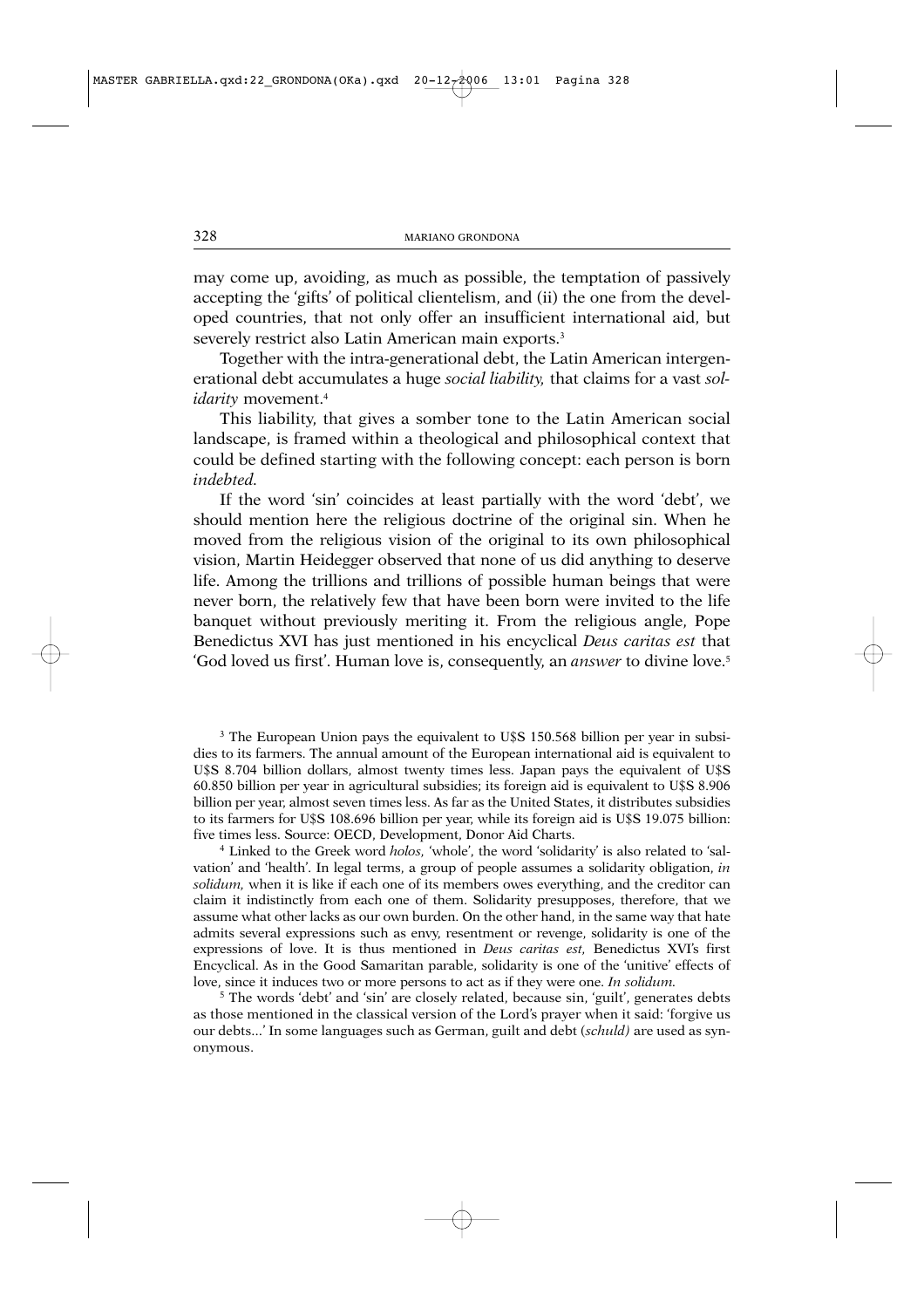Because of this, our life is neither a prize nor a payment. It is a *gift*. To the gift *of* life as such, the gifts *during* life are added, thus completing the potential with which each person is endowed. But if the gift 'of' life is even for all human beings due to the mere fact that they were graciously chosen to be born, the gifts 'during' life are uneven. One would then wonder what could be expected by those who have received less gifts in life, from those who have received more. To begin with, they might expect their solidarity. Whether it can be legally demanded or not, whether it comes from a religious belief or not, solidarity is a *moral duty* of those who received more vis a vis those who received less, to level off, as much as possible, the account of life gifts.

The solidarity exercise implies adding the human beings' actions to the immense gift of Creation, a gift that would be incomplete without the contribution of its own beneficiaries. To the extent that their contributions are made, human beings ascend to the dignity of *co-creators*.

To return to Heidegger's philosophical argument, each one of us, at the moment he is born, finds its moral accounting in red because, before entering his own annotations in the 'debit' or the 'credit' columns, every human being already has an annotation in his 'debit' column. Man is born in debt because by himself he is 'nothing' and nevertheless has been 'thrown' into existence with the power to take care of himself and develop. *He is not* but, at the same time, *he is.* If he decides to listen to his conscience, his first concern will be to honor his original debt or guilt, that does not come from any specific 'sin' but from the mere previous fact of existing. Life, from a moral standpoint, starts with the intention to pay this original debt.<sup>6</sup>

But here a paradox arises: the original debt is so huge that paying it in full is beyond our scope. At least at the pure natural level, it *cannot be paid.* From the original debt standpoint, thus, the moral life consists in the effort to pay what one will not be able to pay. An effort condemned beforehand?

When we carry on this philosophical vision into the field of the social debt with our own generation, with the generation of our ancestors, with the generation arriving and those yet to come, the debt increases not only because of the millions of people involved but also because in the underdeveloped countries it acquires a dramatic character unknown in developed countries. The high child mortality and malnutrition rates in Latin America tell us that part of that social debt has been already unpaid.<sup>7</sup>

<sup>6</sup> Heidegger devotes paragraph 58 of *Being and Time* to examine this complex problem.

<sup>7</sup> The infantile mortality rate in Latin America is 26 per one thousand born alive. In the industrialized countries is 5 per thousand. The rate of undernourished children in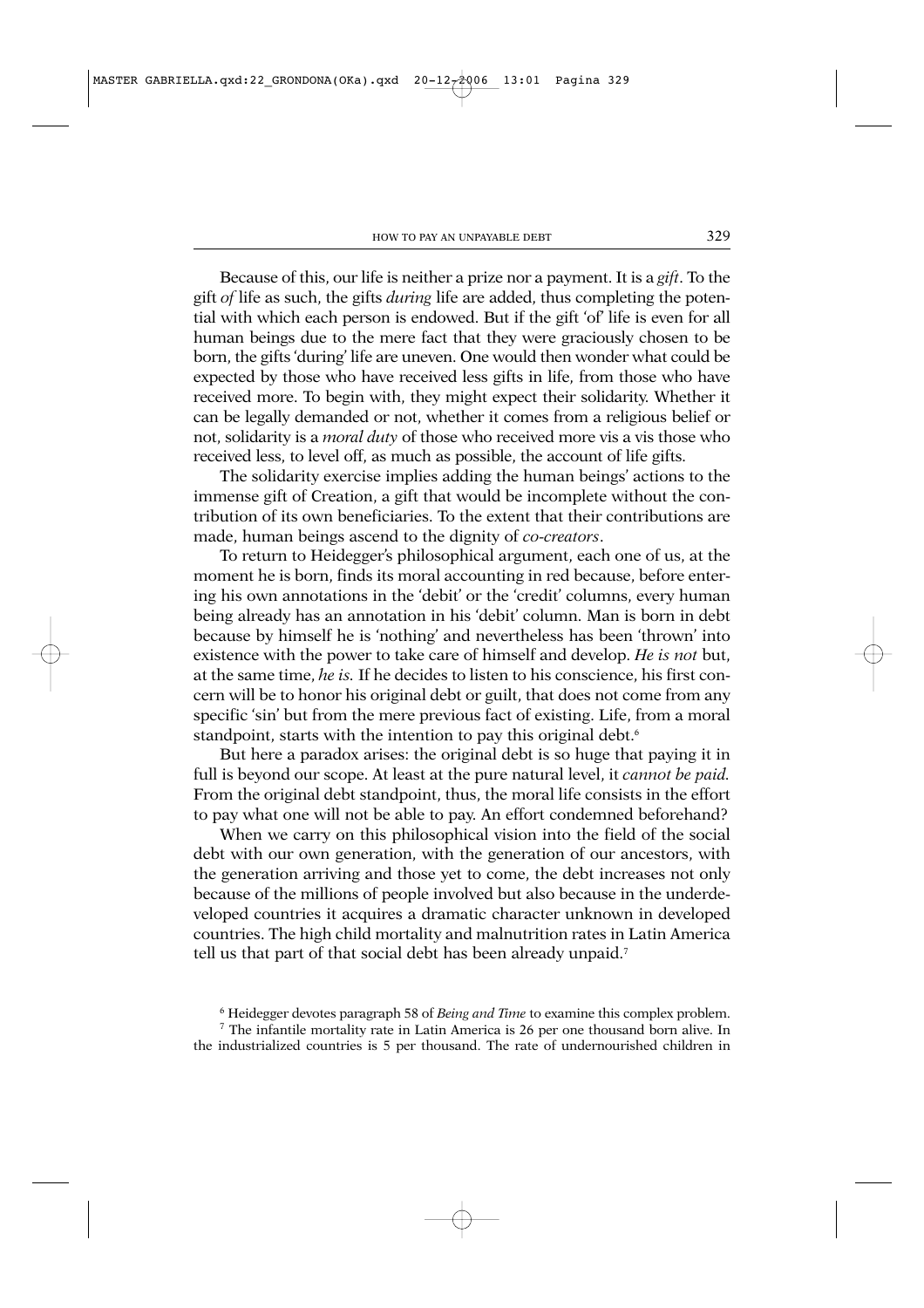Far from discouraging the overwhelmed payer, the fact that a debt cannot be paid should stimulate him, because the nature of his obligation does not come from a mere arithmetic calculus, but from a powerful *moral mimesis.* How do we react when someone gives us a gift? Wishing, on our part, to make a gift. Behind the urge of meeting the moral obligation that generated the gift, appears the initiative of making a gift not only to the person who gave us the gift but also to others who did not. This is the *generosity* mimesis.8

The generosity of the beneficiary of a donation, in turn converted into a benefactor, tends to expand. Generosity is like the circles generated by the stone thrown into a calm lake. It expands indefinitely. From one human being to another, from one generation to another, generosity is destined to grow without stopping, precisely because the donors know that it will never be enough.

The paradox of human life consists thus in that it invites us to make an effort to pay our debt as if we could pay it, warning us, at the same time, that we can not. We must act as if the impossible were possible. 'Pray as if everything depended on God and work as if everything depended on you', told us St. Augustine.<sup>9</sup>

We Latin Americans, and all those who want to help us from outside our region, must consequently make an effort to pay that part of the social debt that is in our hands to pay, even recognizing that the payment we will be able to make will be a small share of our total debt.

Latin America is 7%. In the industrialized countries, it is often not taken into account because it is irrelevant. Source: UNICEF.

<sup>8</sup> In Chapter III of his book *Resentment*, titled 'Christian morality and resentment' Max Scheler refutes Frederic Nietzsche's opinion according to which Christian love 'is the most delicate flower of resentment' because it sublimates, to say so, the moral of the slave, making him 'rise' as the carrier of a moral response to his master, as a demonstration that who is 'below' can surpass who is 'above' through love. Scheler, instead, supposes that Christian love 'descends' in the direction of others from a height where spills like a full glass, incapable of containing its own overabundance. Let us compare this vision with the one in *Deus caritas est,* when its author refers to Jacob's scale and the 'descending' love that comes from generosity to favor those who have 'less'. This is the 'moral mimesis' of generosity that roams from above, the person in love not keeping for himself his own plenitude.

<sup>9</sup> In the pages of *Historia de la Filosofía* dedicated to him, Julián Marías observes that St. Augustine was the last man from Antiquity and the first modern man. As the last antique man, he collected the best from classical wisdom. As the first modern man, he started from his own intimacy in the *Confessions* to put the finishing touch in the conception of world history in *The City of God* (Julián Marías, *Historia de la Filosofía,* 'Cristianismo', II).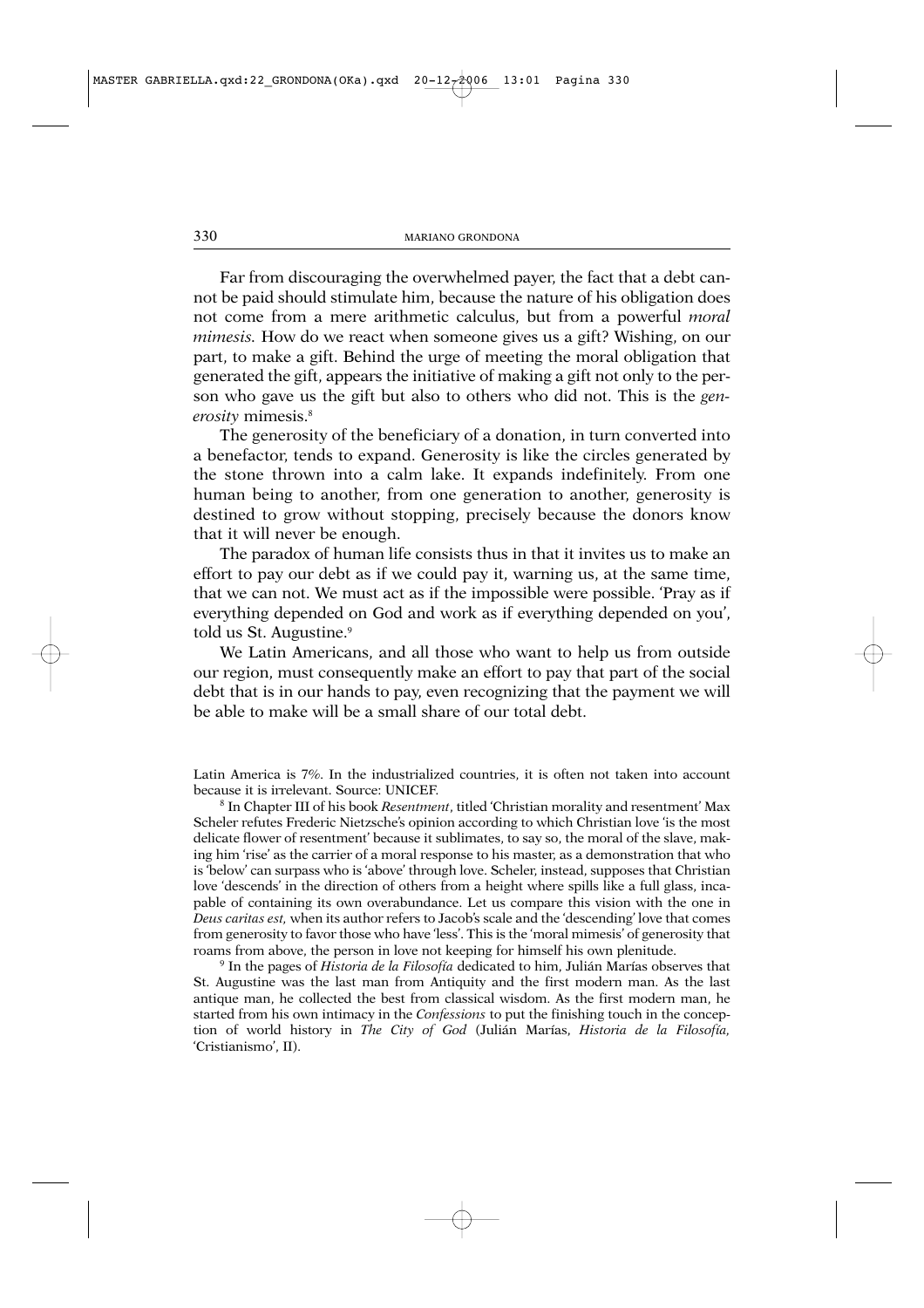## 2. THE LATIN AMERICAN PERSPECTIVE

Inasmuch that, as human beings, we are called to help others, so they also must help themselves in the search for development, in the search for the 'passing of everyone and of each one from less human to more human conditions'. We are thus living under the weight of a moral mortgage. This liability outlines such a demanding social landscape that it forces us to select *priorities*. 10

From the reading of the *Acta 10* prepared during the meeting held in April-May 2003 by the Pontifical Academy of Social Sciences, the hypothesis emerges that the order priorities of the intergenerational solidarity admits different although complementary approaches, according to circumstances of time and place.11

In said meeting, special attention was paid to the solidarity obligation of the productive generation towards the previous generation of the elderly. This priority might give way to another, different although not antagonistic, in the Latin American case, this time favoring the generations to come, due to two reasons.

The first one is that, while the demographic weight of the elderly predominates in Europe, in Latin America the demographic 'aging', that is also happening, is produced at a slower pace which turns pale before the infantile and juvenile explosion of the Latin American population. In Latin America, to put it simply, there are more children and youngsters than in Europe.12

The second reason was already noted in the 2003 meeting by several speakers, in the sense that due to its own nature, the future tends to be more demanding than the past. The intergenerational obligation toward the elderly, toward the past, although huge, is concentrated on only one

<sup>10</sup> The definition of development is from Paul VI, Encyclica *Populorum Progressio*, 1967, paragraph 20. Cfr. Mariano Grondona, *En busca del equilibrio: La encíclica Populorum Progressio,* doctoral thesis, 1969, Buenos Aires.

<sup>11</sup> Acta 10, *Intergenerational Solidarity, Welfare and Human Ecology, Edited by Mary* Ann Glendon, Vatican City, 2004.

<sup>12</sup> In 2005 Latin American had 546,656,828 inhabitants; 29.64% were less than 14 years old, 64.53% were between 14 and 64 years old, 5% were older than 65. That same year, the European Union had 456,953,258 inhabitants; 16.04% were less than 14 years old, 67.17% were between 14 and 64 years old and 16.81% were older than 65. As we can see, the Latin American proportion of minors almost doubles the European proportion, while the European figure for older people almost triples the Latin American one. Sources: for Latin America CEPAL, Boletín Demográfico No. 17. For the European Union: CIA World Factbook.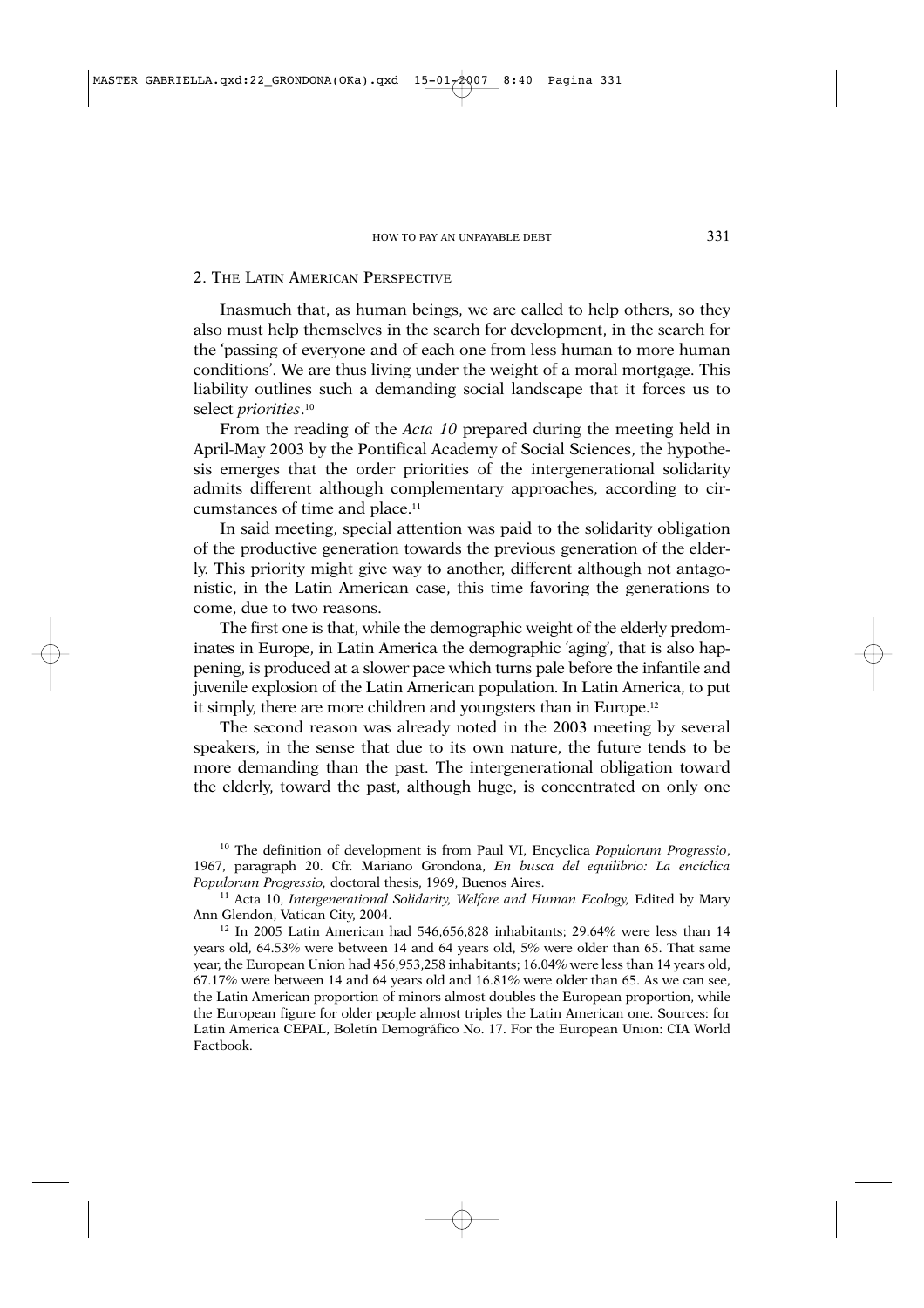generation, while the intergenerational obligation toward the children and the youngsters extends indefinitely into the future, because if today's youngsters are left unattended, their shortcomings could be transmitted to tomorrow's youngsters and the endless legion of those to be born after them. We are therefore facing the contrast between an intergenerational obligation limited to one generation toward the past, and an unlimited intergenerational obligation toward the future.

While the generation turned passive due to the passing of time deserves to receive solidarity on its own merit, because of the debt we have contracted with our elderly, the generation *still* passive but that will become active shortly would be damaged even before its own deployment, due to the lack of solidarity from its elders during its training years, when its potential remains still intact, thus generating a vicious circle that might continue indefinitely into the future.

The priorities perspective of the intergenerational solidarity should not ignore, also, that part of the elderly generation considered passive by the laws in force may not be so today and tomorrow thanks to the prolongation of the active life happening before our eyes. When this is no longer the case, the passive generation deserves a solicitous and respectful care, but even so, the adequate preparation of today´s children and youngsters is the crucial theater of operations where the decisive battle for intergenerational solidarity is being fought.<sup>13</sup>

If the dilemma resulting from the need to agree on the support to the passive generation of the elderly on one hand, and of the children and youngsters on the other, aims in the direction of the latter without forgetting the former, the perception of this priority is accentuated even more in an infantile and juvenile continent such as Latin America.

<sup>13</sup> Life expectancy in Europe increased from 63 to 73 years in the past 50 years. By 2050 it will reach 80 years. In Latin America it will grow from 70 years in 1995-2000 to 75.3 years in 2020-2025. The legal retirement age, in both cases, is around 65 years. While life expectancy grows in both continents, although more in Europe, the retirement age, in general, has not changed. Sources: International Labor Organization, February 2005 Report. Inter-governments Regional Conference on Aging: Towards a regional strategy of implementation for Latin America and the Caribbean of the Madrid International Action Plan on Aging, Santiago de Chile, 2003.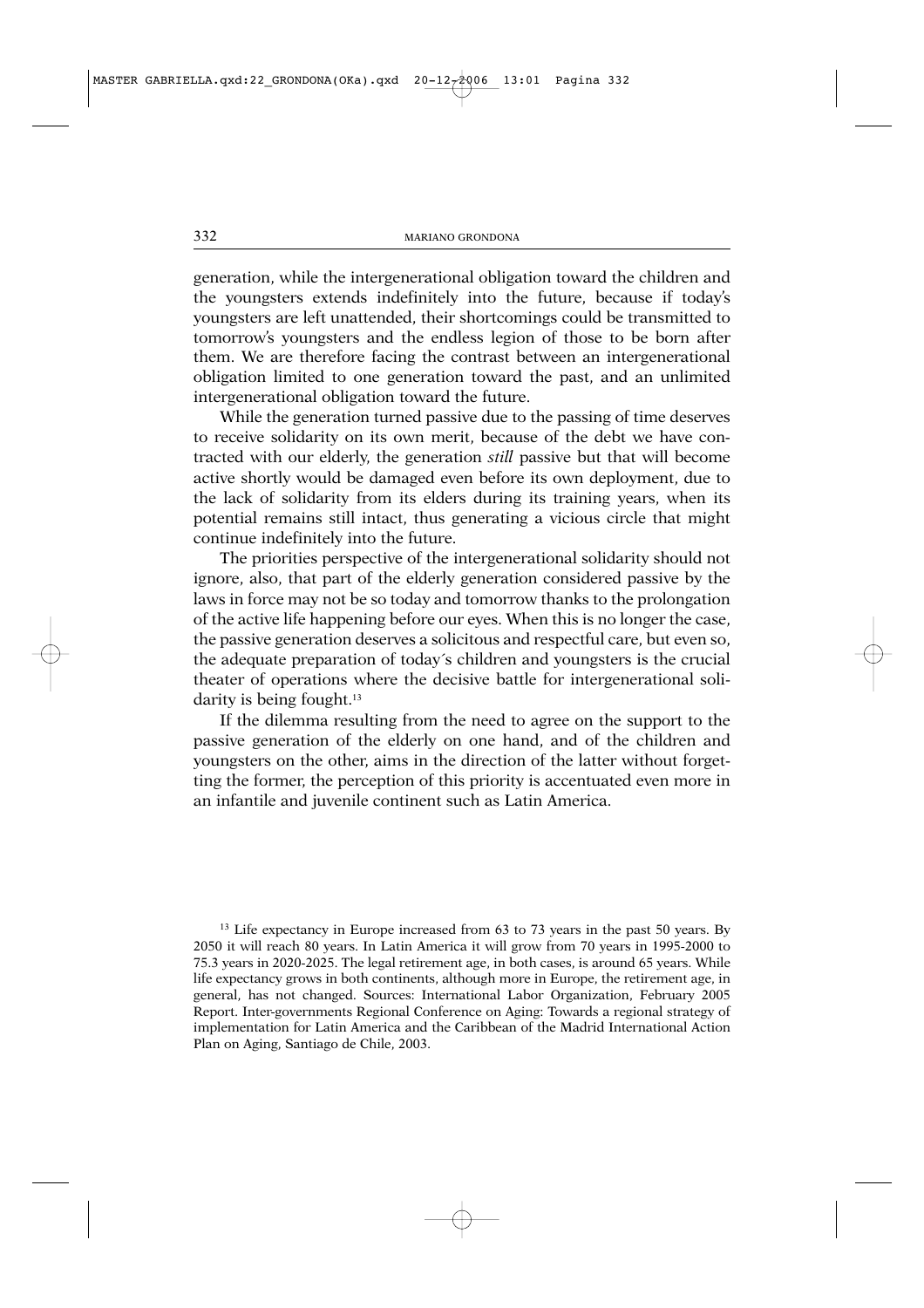### 3. CAN BACKWARDNESS BE 'BETTER'?

When a comparison is made between the economic and social levels of the more developed countries and the less developed ones, sometimes these two classes of countries are imagined as traveling the same road, along a caravan whose vanguard is passing by the same spot where, in due time, the rear guard will also pass.

This idea that the present of developed countries is somehow the future of the Latin American countries, could be accepted in those cases where the developed countries exhibit better indexes than the Latin American ones. How could a Latin American country not wish for an 'European' future, when the gross product per inhabitant, the percentage of poor people, the schooling indexes or the consolidation of democratic institutions are mentioned?14

But this vision of a single caravan of nations, more and less developed, is no longer convincing when the 'vanguard' shows the deterioration of certain values that does not affect the 'rear guard' as yet, with the same intensity. If the decrease in the fertility rate is sharper in the vanguard countries – where some times does not even compensate the mortality rate – than in the rear guard countries, should we consider it a progress, only because it appears in the vanguard? If the typical family is 'nuclear' in Europe, because it tends to include only the parents and small children, but is wider in Latin America because it congregates the grandparents, ants, uncles, cousins and grown up brothers, which of the two regions is favored by this contrast? If the divorce rate is higher in Europe than in Latin America, should we Latin Americans wish we had it?15

<sup>14</sup> In Latin America, the per capita income is \$3.251 per year. In the European Union it is \$ 28.110 per year. Source for Latin America, CEPAL, Anuario Estadístico de América Latina y el Caribe. For the European Union, CIA World Factbook. The schooling data in Latin America are the following: Illiterate, 10%, primary schooling index, 94.4%, secondary schooling index 65.2%, tertiary schooling rate, 22.6%. In Europe, the primary and secondary education index is slightly above 100%, the tertiary one was between 64% and 49%, depending on the country, in 2002/2003. Source for Latin America: CEPAL. For Europe and North America, UNESCO, For both regions, Education for All Report 2005.

<sup>15</sup> The annual fertility rate in Latin America is 21.7 per one thousand inhabitants. The European one, 9.9 per thousand. The divorce rate in developing countries is 10 per one thousand inhabitants, while in the European Union it is 19 per one thousand inhabitants. 27% of the European homes are unipersonal. In Latin America, unipersonal homes range from 15.8% in Argentina to 3.4% in Honduras. The average in European homes is 2.8 persons per home. In Latin America it goes from 3.1 (Uruguay) to 5.1 (Nicaragua). Source: CEPAL, División de Estadísticas y Proyecciones Económicas. There are also important dfferences in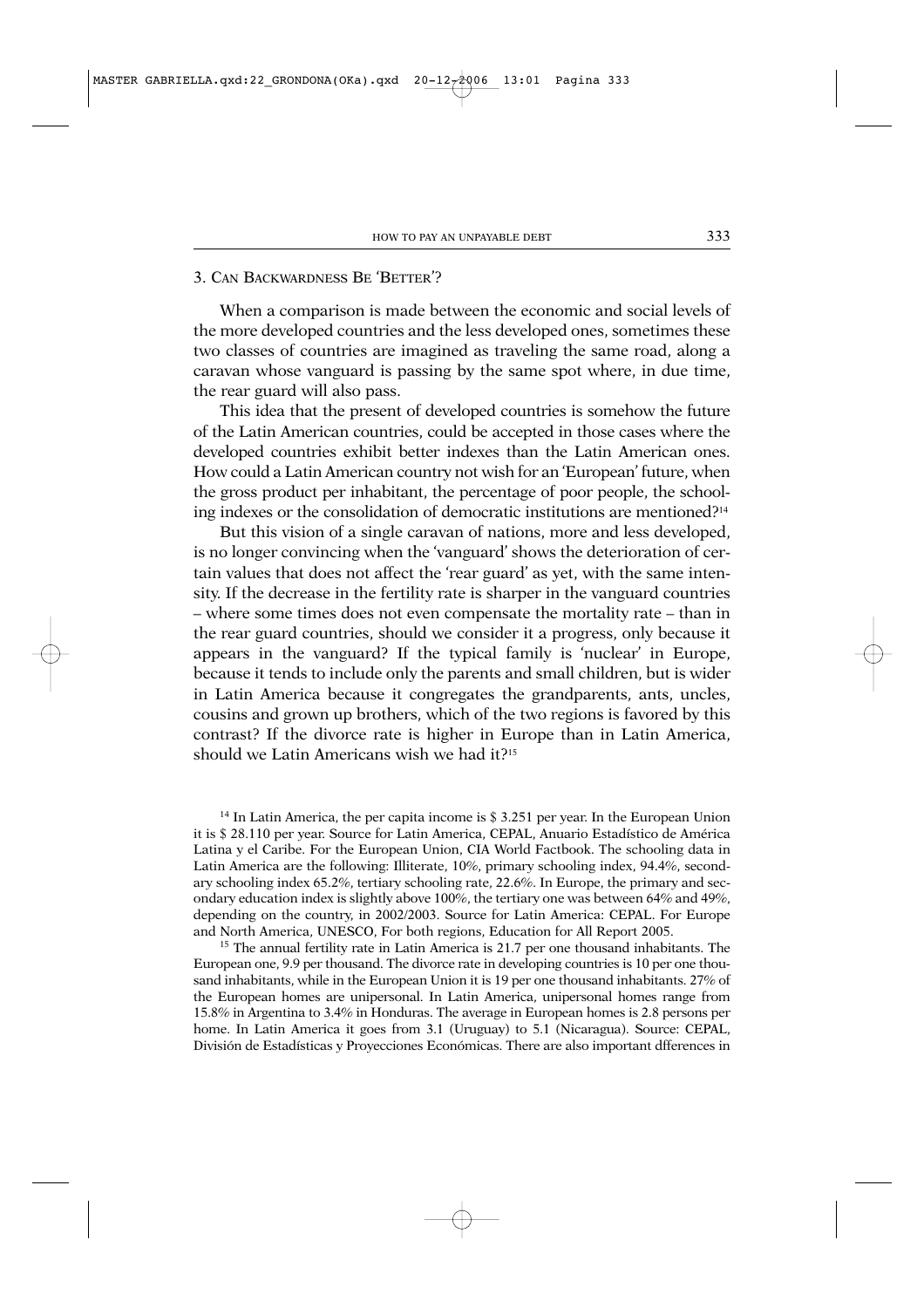That Latin America conserves some characteristics of the traditional family, in whose bosom the intergenerational solidarity is, precisely, *born*, is it the merit of Latin Americans, because is a value they deliberately defended, or is it simply because, due to its historical backwardness, Latin Americans have not *yet* experienced the acute erosion of the traditional family brought by modernity, an erosion that, in time, will also affect our region?

The least that can be said in this respect is that, with the deterioration of family values shown by the developed countries, the less developed countries should experience in another head to prevent a damage whose magnitude has not reached them yet.

The fact that the economic and social development exhibited by leading countries is globally preferred to the underdevelopment of the countries coming behind them, does not necessarily mean that, in certain areas, the indicators in the former countries imply a step backwards rather than forward. Which means that, far from rushing behind the developed countries' model without establishing the necessary differences, the Latin American nations should forge a development model that we could call *mixed*, underlining next to those characteristics of the developed countries we all admire, other characteristics of the Latin American tradition that must not be lost due to their high social value. If we move this concept to the American continent, we should recognize that the comprehensive development of the Latin American countries has no reasons to reproduce the *American way of life*. There is also a *Latin American way of life,* with its own cultural roots, its own order of values, that has to be supported and perfected, but in no way abandoned.16

#### 4. FAMILY AND FAMILISM

There are three main explanations for the gap that separates the more developed from the less developed countries. The first one, of an economic nature, is also called *structuralist,* because it refers to the macroeconomic data linked to development. Another explanation sometimes receive the

Europe, according to the cultural root of the country involved: while in Denmark unmarried couples reach 25% of all couples and 72% of the couples below 29 years of age, these percentages only reach an average of 8% in Italy, Spain, Portugal and Greece.

<sup>16</sup> Cfr. Mariano Grondona, *Las condiciones culturales del desarrollo económico,* Ariel-Planeta, Buenos Aires, 1999, Capítulo XVII.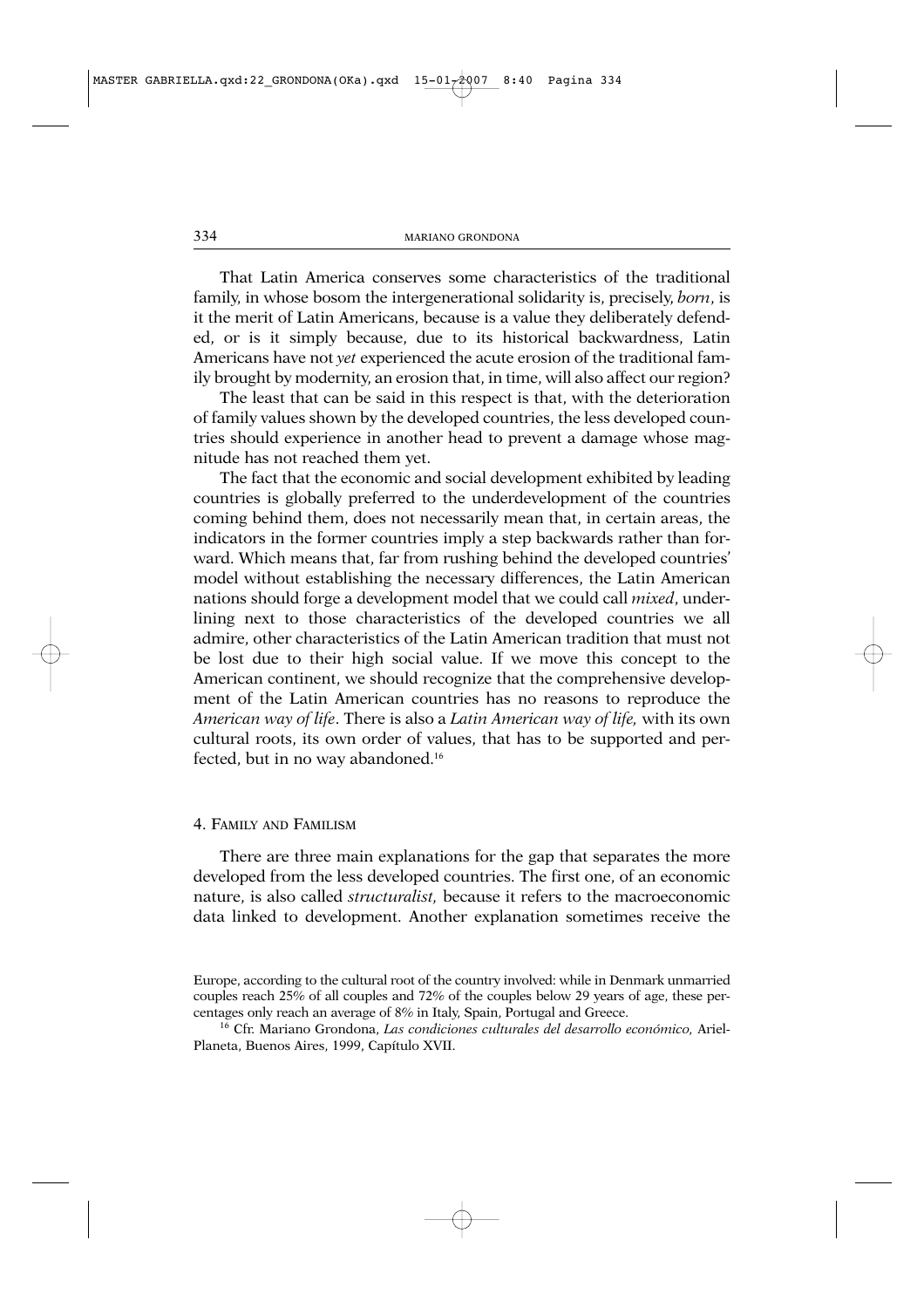name of *institutionalistic*, because it emphasizes the gravitation of democratic political institutions, more vigorous in the developed countries.

A third explanation is called *culturalistic* because it underlines that in the vanguard countries values more compatible with democracy and economic development are in force, compared to the predominant values of the countries in the rear guard.17

The culturalistic theory, whose origin dates back to the classic book by Max Weber, *The Protestant Ethics and The Spirit of Capitalism*, published in 1904-1905, was updated by the studies made by Edward Banfield and Robert Putnam, centered on the contrast between the development in the North and the underdevelopment in the South of Italy. Today, Lawrence Harrison is the most effective promoter of culturalism.<sup>18</sup>

According to Banfield and Putman, the main obstacle in the development of Southern Italy, which also explains at least partially the Latin American underdevelopment, is *familism*, understanding as such a deviant order of values where loyalty towards the family comes before loyalty to the community as if both were incompatible. The most acute and exaggerated example of familism would be, according to this interpretation, the mafia. Don Corleone was not simply an 'immoral' being. He had 'another' moral scale, obviously questionable, according to which the family interest is so intense that it nullifies the general interest.

This erred priority would explain the scarce enforcement of the law in the Latin world, with its overload of tax evasion and corruption, as opposed to the strong law enforcement in the Anglo-Saxon world. The contrast of values between Anglo-Saxon countries and the Latin ones would explain, according to the above-mentioned authors, why those countries and not these ones are at the vanguard of development.

But familism, which according to this thesis would explain Latin backwardness, is only an exaggeration, the deformation of a value whose enforcement is necessary when we talk about solidarity between the generations because it is born precisely between parents and children. We speak

<sup>17</sup> Cfr. Mariano Grondona, above mentioned work, Capítulos VI-VIII.

<sup>18</sup> From Lawrence Harrison, see *Underdevelopment is a State of Mind,* published for the first time in 1985. Together with others such as Samuel Huntington and Francis Fukuyama, Harrison published in 2000 *Culture Matters.* And he also is responsible for *The Central Liberal Truth,* about to be released. From Edward Banfield, see *The Moral Basis of a Backward Society* (1958) and from Robert Putnam, *Making Democracy Work, Civic Traditions in Modern Italy* (1993).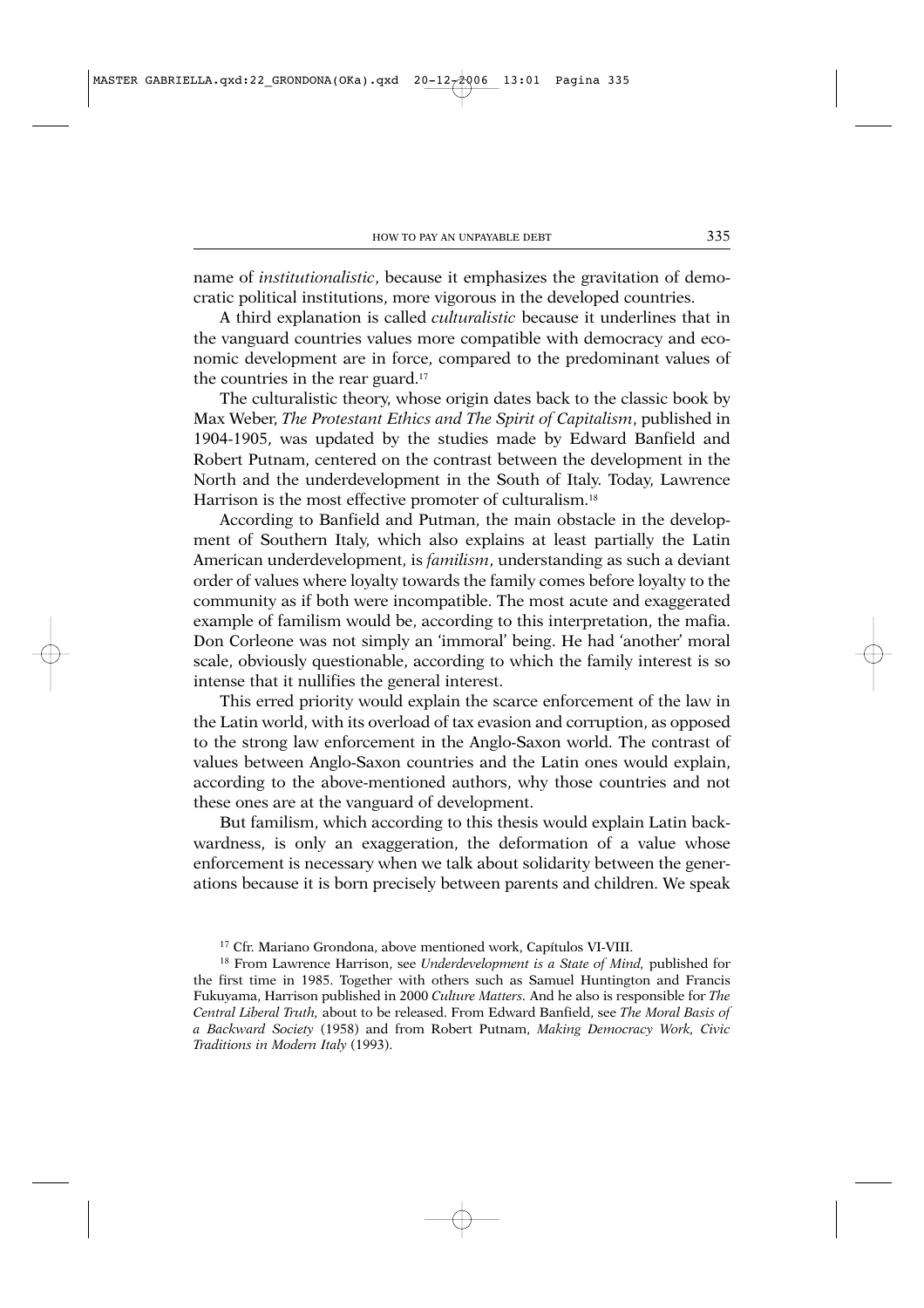here about the value of the *family* in a well understood way, without additions nor deformations, whose presence is stronger in Latin countries than in Anglo-Saxon ones.

When the culturalistic theory came into the light with Weber, the figures of economic progress could still be used as an argument about the development of the countries with a Protestant cultural root, as opposed to the countries with a Catholic one. However, a century after Weber's classic book, the vision of a Protestant edge in the road to development is no longer unquestionable. The notorious progress of countries with a Catholic tradition such as Italy, Spain, Ireland and Portugal, the strong development drive in Asian countries with a Buddhist and Confucian cultural root, and even the fact that some Latin American countries, such as Chile, are heading towards development, reduce Weber's thesis to the role of a *historical* explanation which, if it was important at the beginning of development, seems to be losing its validity in our days due to the progress made by nations with a non-Protestant culture that have been able to protect, precisely, the value of the family, whose weakness in strongly individualistic countries is part of the problem of the intergenerational lack of solidarity.19

The profound contrast between an individualistic perception and a family-oriented perception of development can even be traced to the etymology linked to the words *happiness* and *felicidad*. If, as Aristotle already noted, the common wish of human beings is to reach happiness, this target is not defined in the same way in an individualistic culture and in a familyoriented one.20

Although the word *felicity* exists in the English dictionary, when you talk about it in English, the word *happiness* is used, a noun related to the verb *to happen*. According to this perspective, 'happy' is the person who can achieve that whatever she wishes the most 'happens'. From there comes John Rawls' classic definition of happiness, as the awareness someone has that he is complying with his life plan and the confidence he also has that he will continue this way in the future. 'Someone' is, to begin with, an individual.<sup>21</sup>

<sup>19</sup> Cfr. Angus Maddison. *The World Economy, 1820-1992. Analysis and Statistics. OECD perspectives, 1997.* In *The Catholic Ethics and the Spirit of Capitalism,* Michael Novak observes that the economic progress is no longer the privilege of Protestant countries (The Free Press, 1993).

<sup>20</sup> Aristotle talks about happiness in the first passages of his *Ethics to Nicomaco.*

<sup>21</sup> Rawls defines *happiness* in paragraph 83 of his *Theory of Justice.*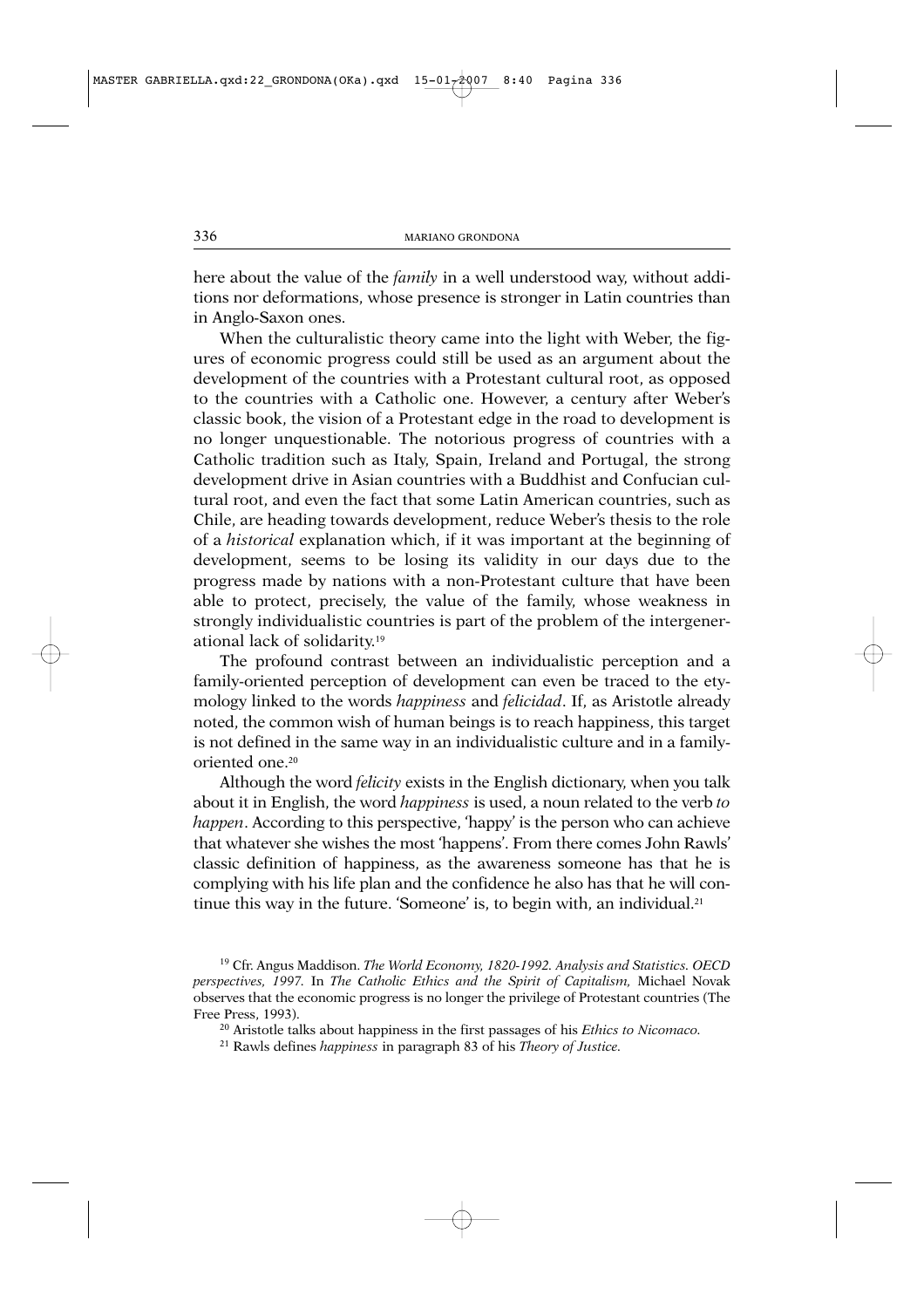The word *felicidad* that we Latin Americans use to refer to the status which according to Aristotle is searched by all human beings, responds instead to the Indo-European root *fe*, whose original meaning is 'to suck the bosom'. A Latin man identifies 'felicidad' with a woman, whether his mother or his companion, and he cannot longer say, according to Rawls' definition, '*I* am' happy, but '*We* are' happy. How? As a family. To the *fe* root, the words 'fertility', 'fecundity' and 'femininity' also correspond.22

The supremacy of the family as a value can lead to exaggerations that result in 'familism', in a family authoritarian, overprotective or transgressor of the law, but there where the well understood supremacy of the family value does not prevail, an anguishing solitude accompanies the minimization of family links even if the 'life plan' of the individual continues to be complied within the economic and professional fields.<sup>23</sup>

### 5. WHEN BACKWARDNESS IS 'WORSE'

If the task of preserving the family value can be *better done* in Latin American countries than in the more advanced ones, there are other areas, unfortunately numerous, where the Latin American backwardness is unquestionably *worse*.

To begin with, we think here about the Latin American *institutional immaturity*. When we review the social problems outlined in the abovementioned Acta 10, it is worth mentioning that what is being criticized by several authors from the developed countries, who would like to improve on it, is the existence of several *social policies* they consider unsatisfactory in fields such as education, health and social security. These social policies are even less satisfactory in Latin America, but what is missing here is something more important because it is *previous* to policies: it is *politics* as such, i.e. the State organization conceived as an efficient agent for the common good. Without a solid and stable democratic State, without an adequate political format, it is difficult to have rational and continuous 'policies' aiming at the systematic overcoming of social problems. (In the field

<sup>22</sup> Cfr. R. Grandsaignes d'Hauterive, *Dictionnaire des Racines des Langues Européenes,* Librairie Larousse, Paris.

<sup>23</sup> In Latin America, unipersonal families reach from 3.4% in Costa Rica to 15.8% in Argentina, while in the European Union they reach 27%. Source: 'Fuentes Estadísticas', del Instituto Nacional de Estadísticas de España.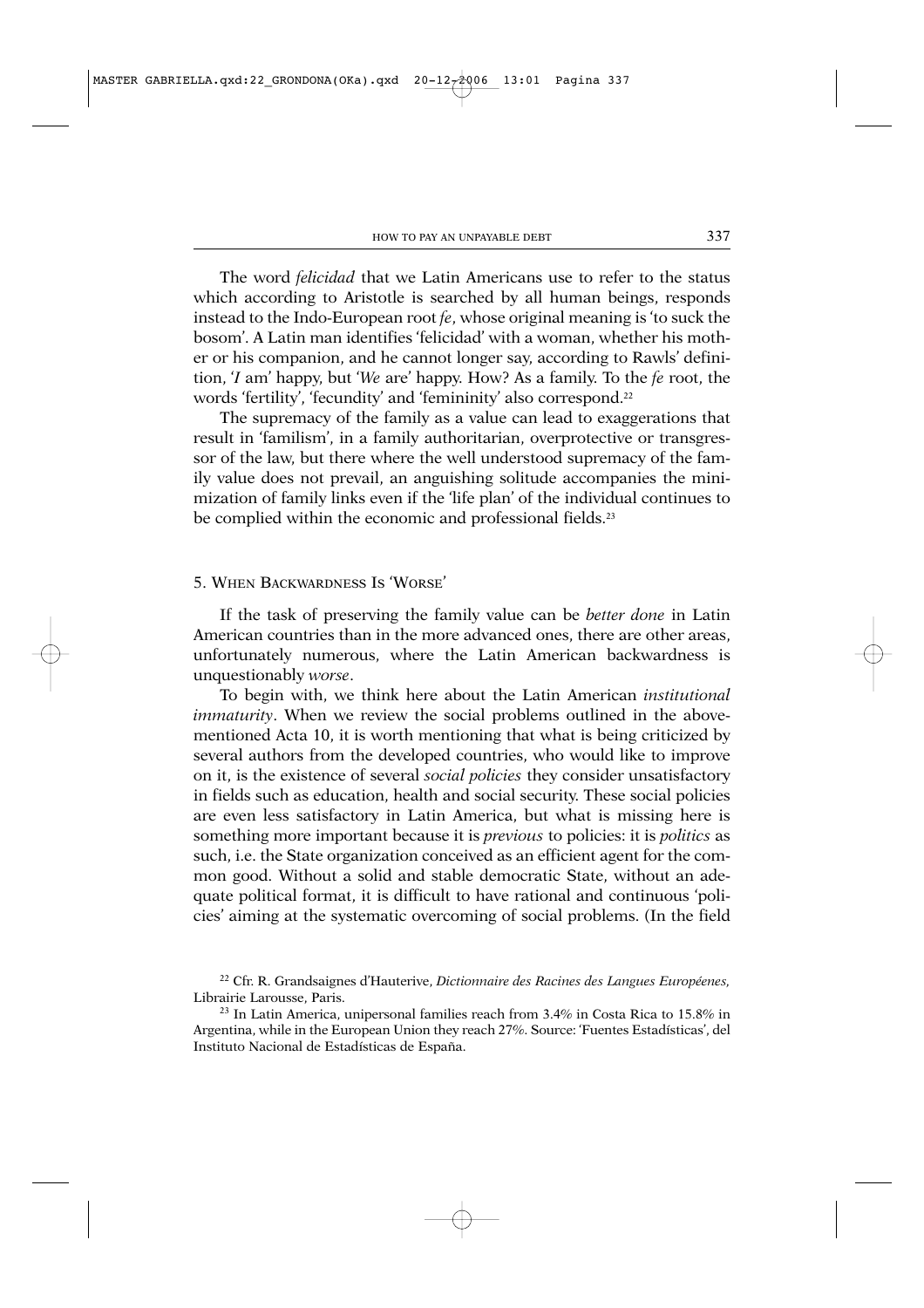of the educational policy, with its high intergenerational impact, it should be mentioned the *Declaration on Globalization and Education*, jointly produced by the two Pontifical Academies in November, 2005).

Thus, as long as in developed countries the basic problem is to reform certain policies looking for more efficient ones, in the Latin American countries the basic problem is to make these policies viable through time, thanks to a persistent action of a reliable State.

But a democratic State, to be the vehicle of rational and stable policies, usually called *State policies*, must be somehow prepared to ensure a prolonged enforcement of them through a succession of *governments* that, despite responding to several political parties, ideologies and leaderships, retain notwithstanding the long term objectives that the democratic *State* has set.

This has been possible in developed countries starting from a fundamental consensus among its main parties, which have made an express or implicit commitment about protecting certain principles, regardless which of them governs. One of the most notorious examples of this consensus and continuity was shown by the Spanish democracy with the 'Moncloa pacts' in 1977, thanks to which Spain traveled from underdevelopment to development in a few decades.

When there is a permanent pact among the democratic parties, the political stability of the State is assured because, both outside and inside the country, it is known that regardless which party governs, the fundamental development lines will be maintained. This long-term perspective is decisive to materialize an unavoidable condition for economic development: the ample and continuous flow of productive investments.

On the contrary, in Latin America we have frequently seen that the government emerging from a new election believes that it starts a new era, opposed to the previous one. The new government becomes then the assumed representative of this new era, whose sunrise coincides with the proclaimed rebirth of the nation, while the previous government embodies everything that went wrong so far, becoming a 'scapegoat' whose sacrifice, sometimes in the form of proscriptions and persecutions, is shown as a necessary condition for the desired regeneration to come.

But the scapegoat story tends to repeat itself. The guilty of yesterday, once they pay the political price of their errors, will end up by finally joining the new discontented ones when the government that announced the rebirth shows its own errors and suffers its own erosion, with which the vicious circle of successive stages of hope and frustration continues to turn.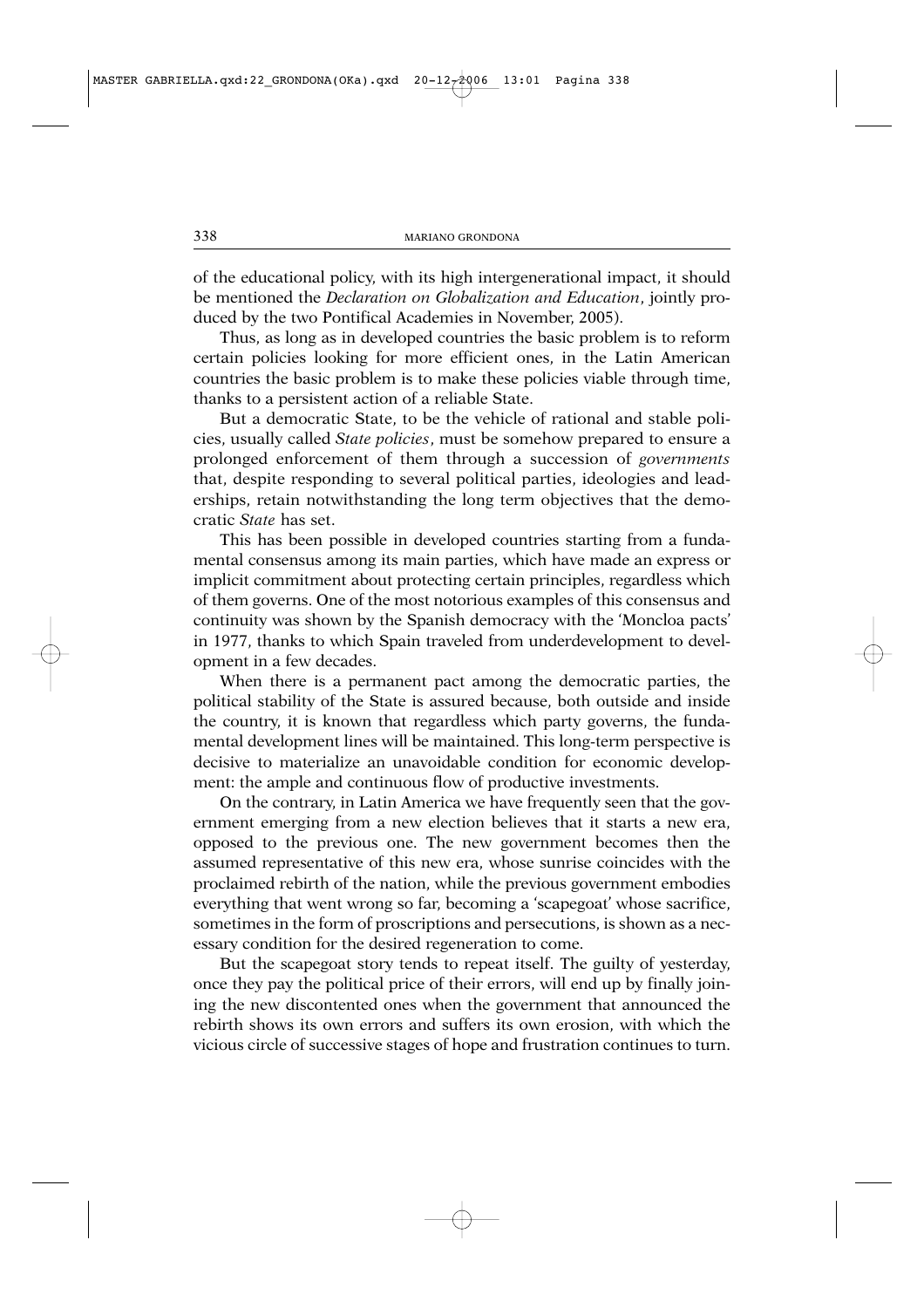In the Latin American countries thus hurt because of the exclusive blaming of the adversary turned into an 'enemy', we see the repetitious generation of contradictory stages of governments that mutually accuse and contradict each other, instead of the continuity of a State faithful to its own principles through different, but not contradictory, governments.

This is the difference between a continuous historical line of development and a historical zigzag line, like a 'saw', that results in an off-course navigation. In situations such as this one, the constant progress that would permit the Latin American nations to finally cross, along several decades, the dessert that separates them from development becomes improbable.

The only way to progress toward the development target is the creation of a long period of consensus, pluralism and continuity, during which a nation can advance without dismay. Instead of this overcoming *cycle*, supported by State policies, what many Latin American countries had was an agitated succession of *minicycles*, not of some 'decades', but of some 'years', after which the supposedly redeeming government is replaced by another one that challenges it because it has betrayed the expectations it once generated, to start again his own 'minicycle' condemned to a similar end due to the absence of a multi-party consensus.

This syndrome of political and institutional instability is frequently accompanied by the emergence and later fall of personalistic leaders called *caudillos* who, instead of trusting the rotation of democratic institutions bet everything on the radiation of their own 'charisma'. Political bosses replace the institutions from there onwards, and confuse the State progress with the ups and downs of their own biography.

If this has been the logic behind the Latin American political instability, due to the lack of 'State policies', it must also be recognized that in some countries of the region government successions are beginning to appear within the framework of continuity, without minding which is the government whose turn to be in power has come. This is because, above the political parties and their leaders, a State that is faithful to its long term objectives begins to take hold, generally accompanied by rules that restrict the presidential re-election to avoid the false short cut of the 'caudillos'. The existence of such examples is a basis for hope about an authentic Latin American development in coming decades.<sup>24</sup>

 $24$  We could thus talk of a new 'caravan' of nations, this time Latin American, whose vanguard is being occupied by countries such as Chile, in the direction of development.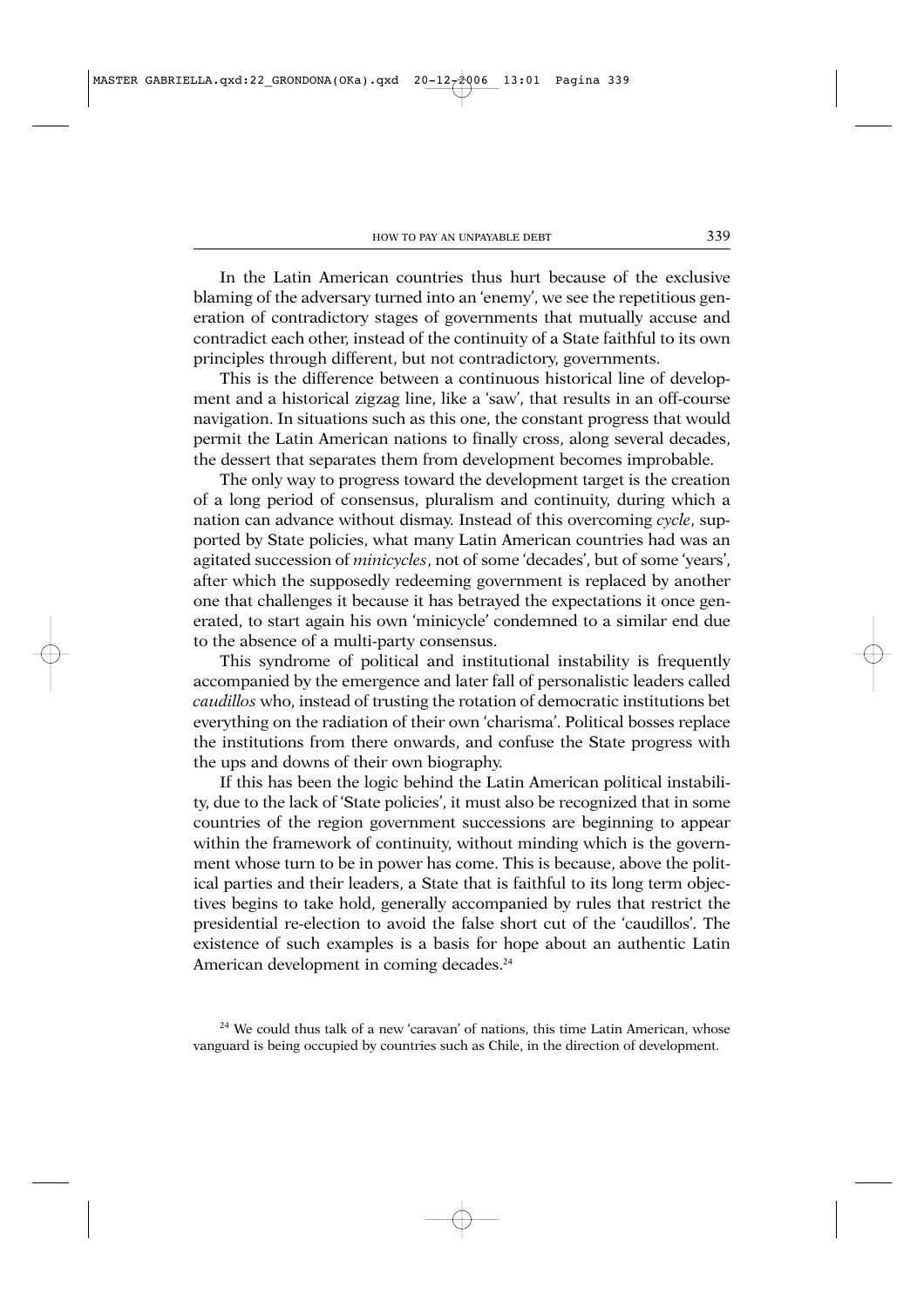#### 6. CORRUPTION

A corruption *act* occurs when the holder of an obligation opts for his own benefit instead of benefiting whoever he is obliged to serve. If the person who thus betrays his moral commitment is a public officer, elected or appointed, we are talking about an act of *political corruption*.

The political corruption is twice as serious because it de-naturalizes the behavior of those in charge of controlling the behavior of the mass of citizens, giving way to the famous Roman question: In cases like this, 'who will take into custody the custodians?' If those in charge of the custody of the citizens' behavior are corrupt, the society is left in the wilderness.

Acts of corruption, that the 'custodians' must sanction, exist everywhere. The problem of corruption appear in its full scope, however, when not only more or less isolated corruption 'acts' but also a *state* of corruption appears, i.e. the proliferation of corruption acts in such a magnitude that society considers them usual, and therefore foreseeable. When the first thing a citizen thinks when he deals with a Customs agent, a bureaucrat or a transit policeman is how much he will have to pay 'on the side', that citizen is living in the midst of a state of corruption.

Acts of corruption upset but do not destroy the democratic State. The state of corruption blocks it, instead, until it turns it unviable. First of all, because it spreads a generalized 'mood of suspicion', whereby the society does not believe in its politicians and officers and tends to corrupt itself through the non-compliance with the law and through tax evasion, under the pretext that the State has lost its legitimacy because it is the first one to cheat. Secondly, because it generates self-defeating decisions, since the corrupt authority, when a law or a resolution is passed, or a tender awarded, does not select the best one for the common good but the best one for the individual interests of the officers involved and their private accomplices, all of which ends up in the squander of national resources.

In the States that adulterate their purpose and raison d'etre, in the States that become 'corrupt' according to the famous classification of the forms of government due to Aristotle, corruption determines their caducity as agents of the common good. In these cases it is frequent to see that candidates who have promised to fight against corruption in order to respond to their anguished voters during the electoral campaign, gain access to positions of power. But it is also frequent to see that what those candidates really pretended was not to overcome the inherited state of corruption, but to replace their predecessors' corruption with their own. In processes such as this one,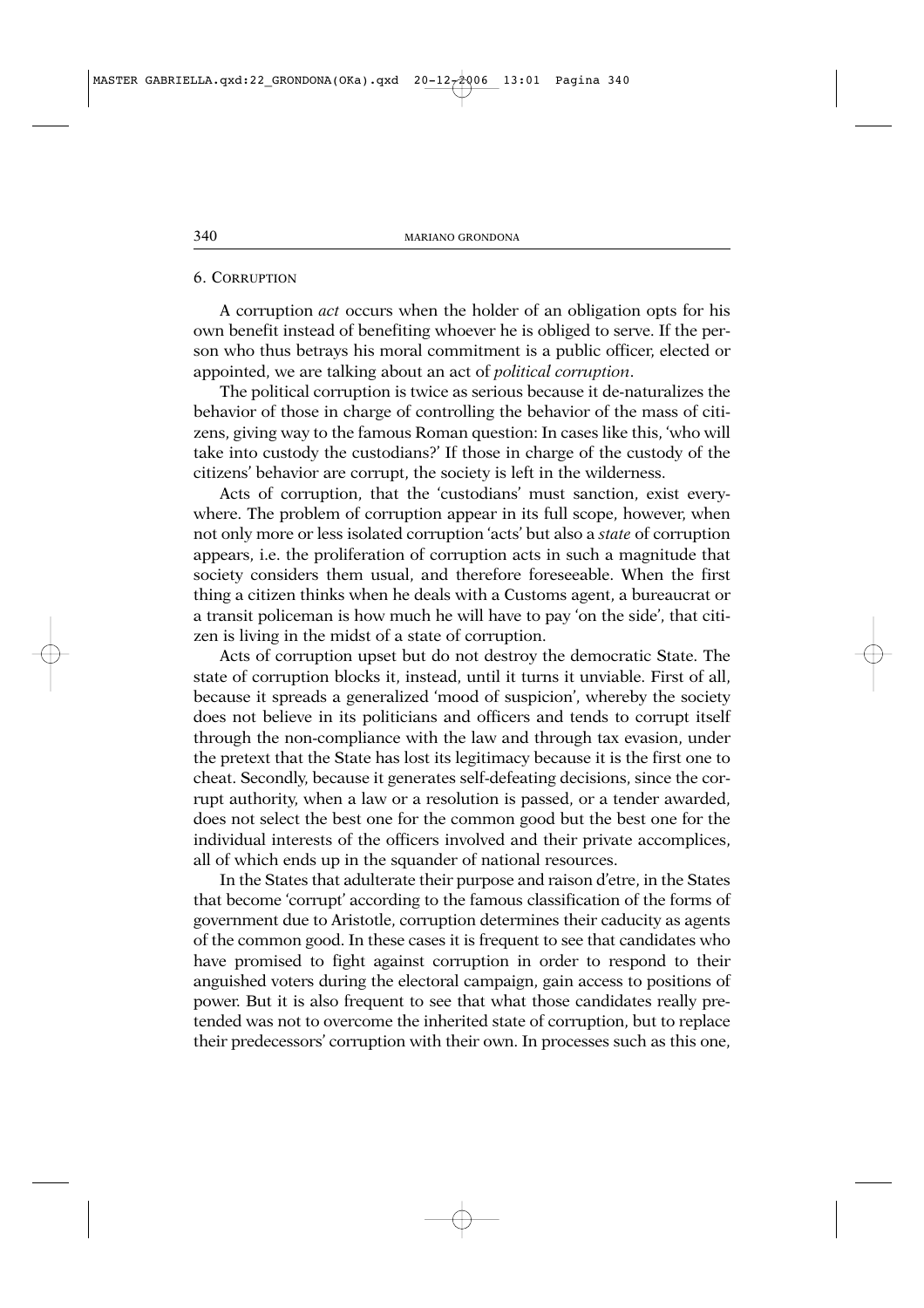not only the tax collection loses its meaning, but also foreign aid to underdeveloped countries is diverted to benefit those who fraudulently administer it, instead of reaching those who badly need it.25

When corruption statistics in the current world are developed, such as the one annually published by Transparency International, one verifies that the corruption level reflects almost exactly the underdevelopment level of the countries examined. We do not know then if the state of corruption – that counterfeits the representative democracy because the representatives no longer represent the general interest but their own – is an *effect* or a *cause* of underdevelopment.

Latin America is placed in the least favored position in the list of countries affected by corruption prepared by Transparency International, only 'behind' Africa and the least developed nations in Asia. Transparency International puts a 'grade' from 0 to 10 in the subject of fighting against corruption to the 159 nations included in its survey. The first twenty positions in the list are occupied by developed countries with high marks that go from 7.4 to 9.7. The best placed Latin American country is Chile, with 7.3 points, placed 21st, even ahead of developed countries such as Spain (7), Portugal (6.5) and Italy (5). With 5.9 points Uruguay occupies the 32nd position, well ahead of the remaining Latin American countries.

From there, these remaining 19 Latin American countries surveyed by Transparency International appear with a maximum of 4.2 points in the 51th place (Costa Rica) and with a minimum 2.1 points in the 144th place (Paraguay). These 19 countries 'fail' the anti-corruption test, with an average of only 3.1 points.

One could think that the most important Latin American countries are somehow free from this low mark, but it is not so: while Brazil appears in the 62nd place with 3.7 points and Mexico in the 65th with 3.5, Argentina occupies the 97th with 2.8 points.

If we take into consideration that the average grade in the fight against corruption in the 30 developed countries is 7.5, one can easily see that with the above mentioned exceptions of Chile and Uruguay, Latin American countries border a true state of corruption, making illusory the plans proclaimed by their governments to overcome underdevelopment.26

<sup>25</sup> Cfr. Mariano Grondona, *La Corrupción,* Buenos Aires, Planeta.

<sup>&</sup>lt;sup>26</sup> Cfr. Transparency International, Report on the Global Corruption Barometer (2005).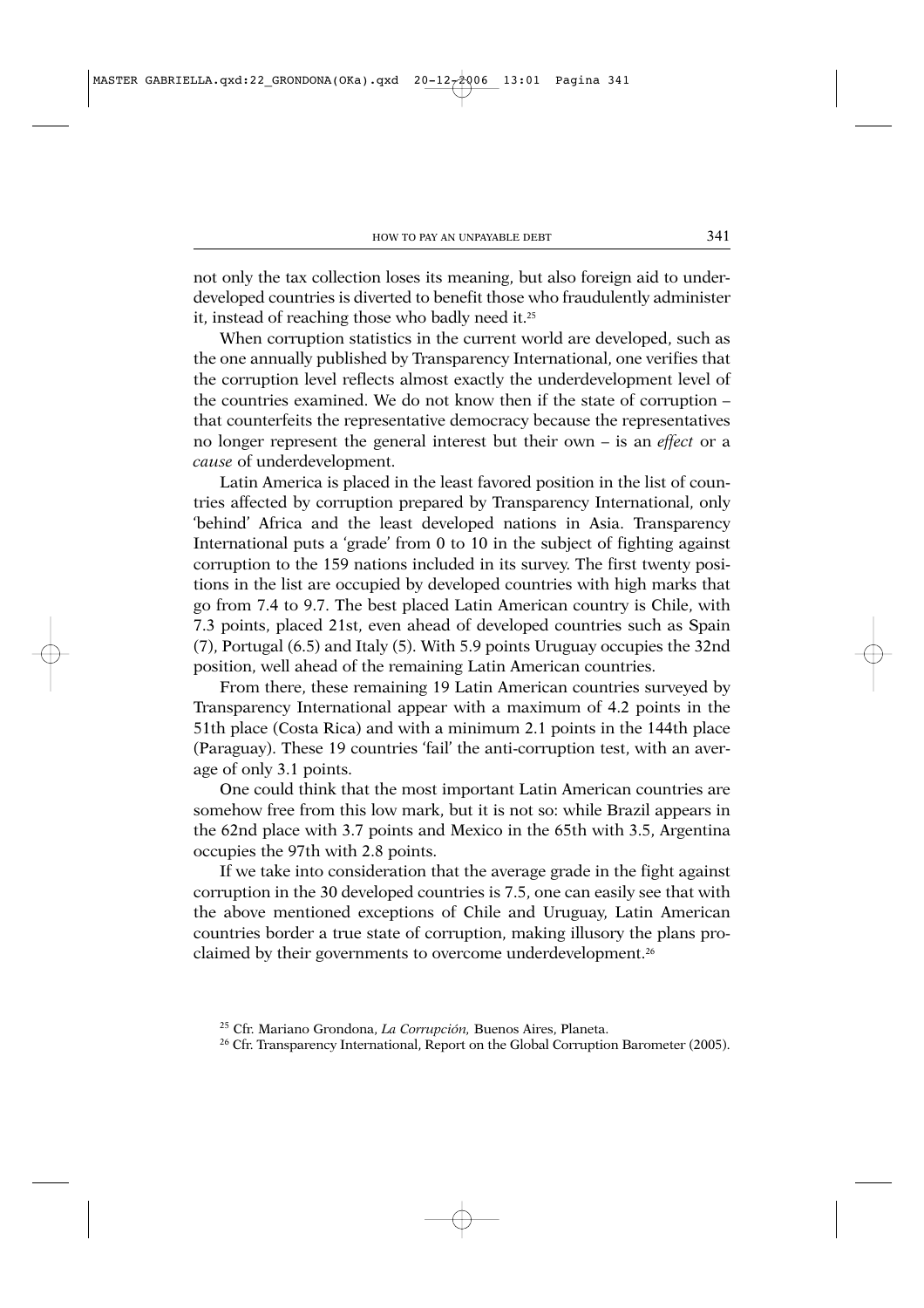## 7. THE REPUBLICAN INGREDIENT

Purely economic data are frequently chosen to illustrate the Latin American underdevelopment. But it does not follow, however, that the main cause of the Latin American underdevelopment is an economic one. There is an abundance of natural and human resources in Latin America that could have bring development. Why were they badly used? Because, as we have just suggested, the *decision making system* of Latin American States has failed. But the decision-making system of a country is, essentially, a *political* factor. From here comes the paradox that, although it shows economic symptoms unfortunately evident, Latin American underdevelopment is not ultimately an economic phenomenon.

To claim the opposite would be equivalent to saying that the cause of an illness, let us say lung cancer, is the invasive progress of cancer cells in the lung, without considering that who is suffering it has smoked several packs of cigarettes daily for decades. The cause of cancer in this example has not been the progress of the cancer cells, but the defective decision making system of the inveterate smoker.

In the same manner, what has caused the Latin American backwardness is not the economic process itself, but the defective decision-making system that generated it. Following this line of reasoning, one would then conclude that the *economic* Latin American delay comes from the failed Latin American *politics.*

One could look for the origin of these failed policies in the military authoritarianism that has devastated for so long the countries in the region, but it could also be said that once Latin Americans were able to overcome the military systems in the past two decades, they have not been able to replace them with *republican democracies* like the ones prevailing in developed countries, but by hybrid systems more or less close to an *authoritarian democracy.*

The republican democracy is a mixed political regime, formed by a democratic ingredient and a republican one. The democratic ingredient determines the popular election of the ruler. The republican ingredient assures in turn that the ruler, once elected to head the executive branch of the government, will not have absolute power but will be moderated by other actors in charge of controlling his possible excesses, such as the parliament, the local governments, an independent press, the judiciary, and a series of intermediate groups such as trade unions, entrepreneurs and, in general, non governmental organizations.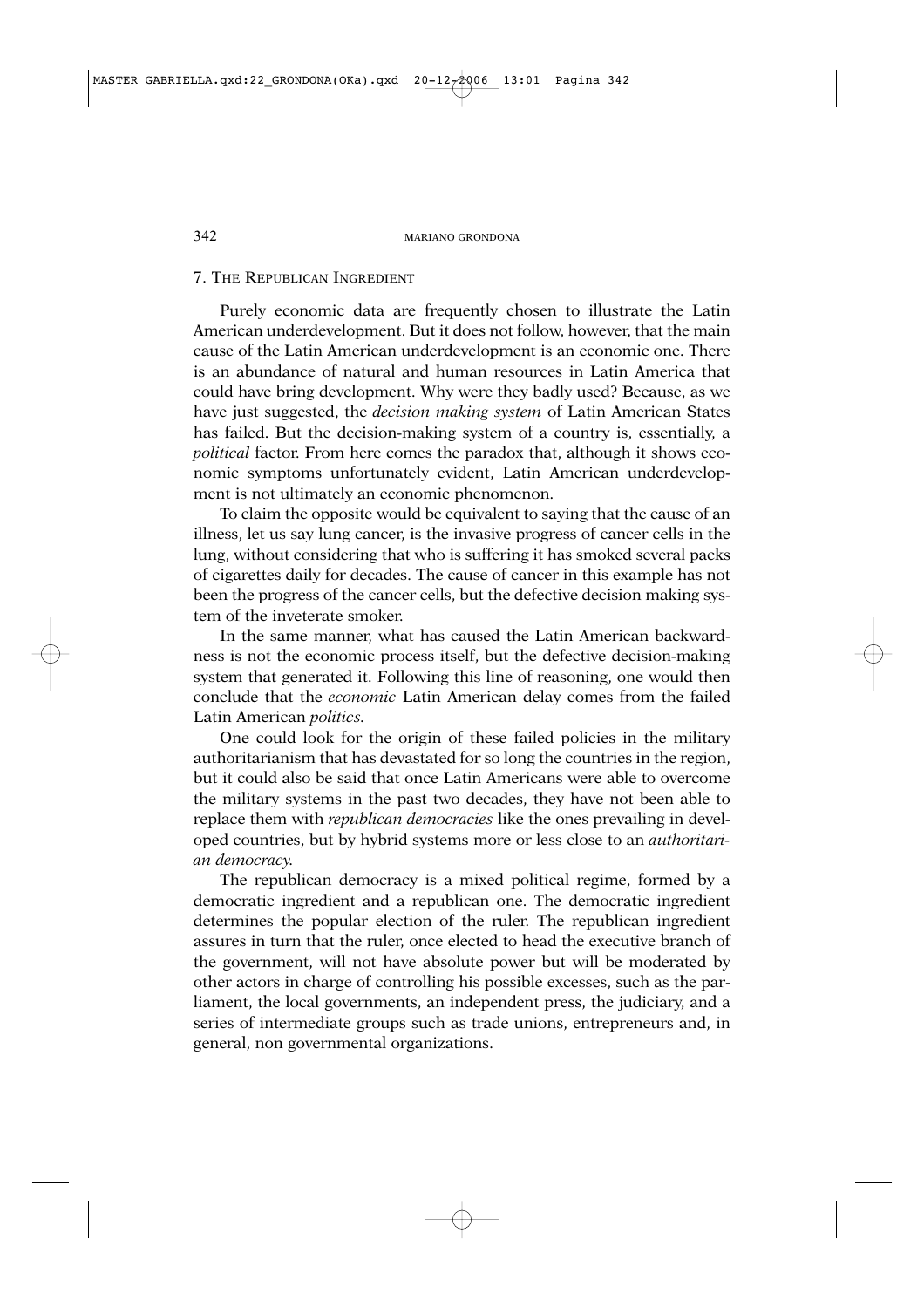The development of the republican democracy has had its best expressions, in this respect, where the authoritarianism of absolute monarchies or dictatorships were first replaced by republics which, although still sustained by minorities, became the trial field for tolerance and pluralism, until they expanded later to authentic expressions of the majority rule. In the best cases of political development, the republican ingredient *preceded* the democratic ingredient, finally mixing with it.<sup>27</sup>

In Latin America, instead, we have frequently followed the opposite course. The military or civilian autocracy was replaced in many cases by the irruption of a non-republican democracy, i.e. the election of a president who, instead of leading a pluralistic system of power that without denying his precedence would balance it, assumed a new authoritarian power in its *exercise*, not in its *origin*, (due to its popular legitimacy) without recognizing at the same time other limits than his own popularity, often obtained and maintained through demagogic promises.

These promises, on one part, reflected the messianic expectation of voters themselves, but on the other part expressed the intention of maintaining them under the illusion of an imminent prosperity without attending to their long-term interests through the establishment of State policies reached by consensus, oriented towards development. In this way, the 'minicycles' gear was cemented in Latin America, with its alternative moods of expectations and frustrations previously mentioned.

But we also said before that, due to a long and painful learning process, there are already some Latin American countries that start to recognize the strategic value of the republican ingredient of democracy, which represents for the region a luminous signal of hope. At least in some cases the inveterate smoker is quitting smoking.

#### 8. BI-PARTISANSHIP OR CAUDILLISMO

Countries have then reached or not economic and social development depending on whether they had or lacked an efficient decision making system, more oriented toward the long than the short term. In advanced democracies, this system has been achieved through the alternation of two

<sup>27</sup> In *The Future of Freedom,* Fareed Zakaria attributes the success of advanced democracies to their republican origin (W.W. Norton & Company, 2003).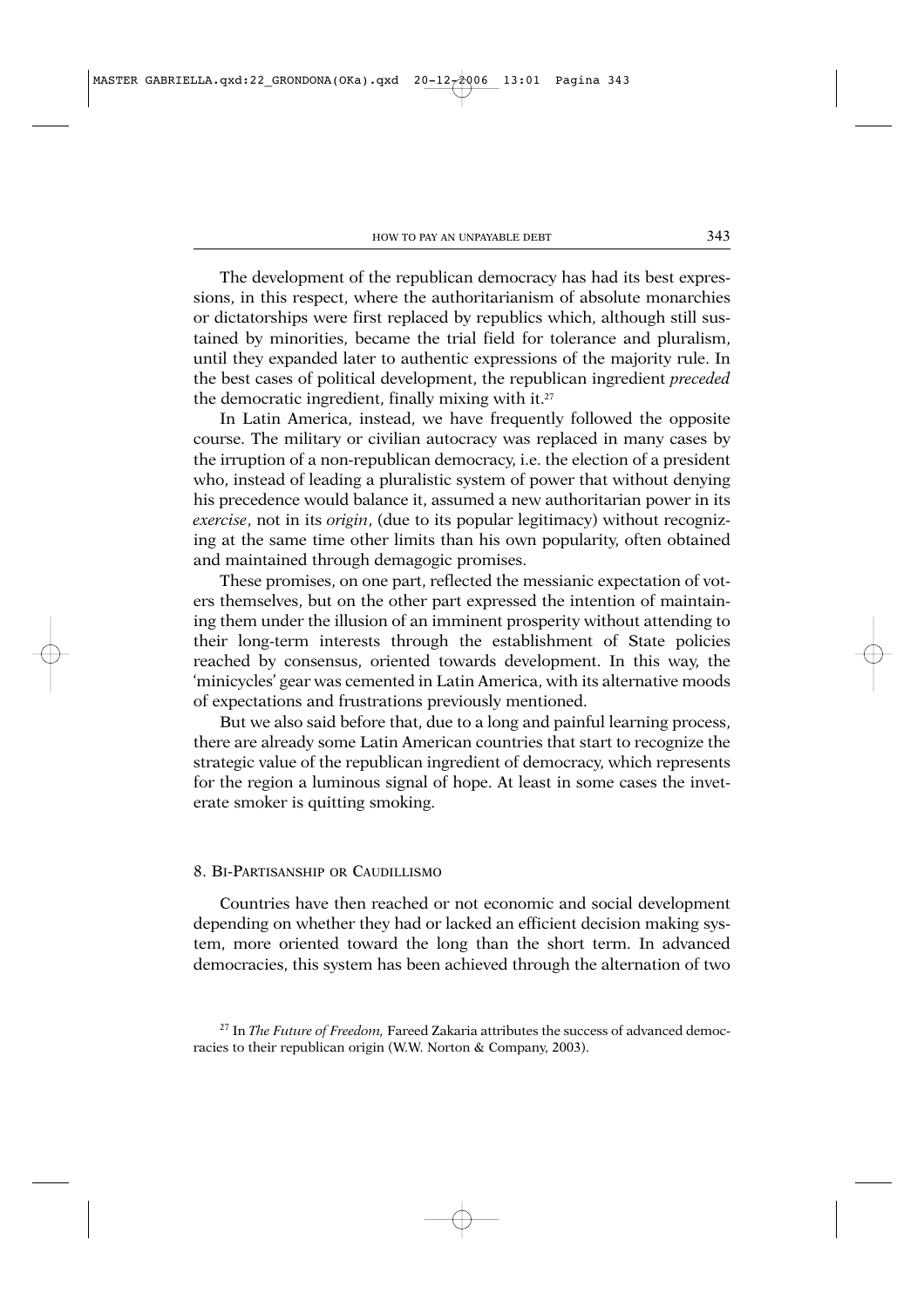parties in power, which on the one hand shared a global vision of the economic and social development requirements through functional State policies, on the other hand freely and periodically competed with one another.

On the contrary, what has delayed Latin American countries has been a defective political decision making process marked by political bosses who, despite their often democratic origin, pretended absolute power through unlimited re-elections until their 'minicycle' ended and a new boss begun another one, repeating the formula of his frustrated predecessor.

The cure for this typical Latin American ailment is obvious: the configuration of a *bi-partisan system* whose key no longer consists in a turbulent succession of political bosses but in an institutional and non personalistic formula thanks to the coincidence of the two predominant parties around a series of State policies within which, and only within which, a periodical competition for the head of the democratic power may be fought.

Fortunately this democratic-republican political formula, no longer discussed in Europe, North America, Oceania and the most advanced part of Asia, starts to open its way in Latin America.

In 1990, when dictator Pinochet left after 17 years of absolute power, the *Concertación Democrática* consecrated in the ballots the Christian Democrat Patricio Aylwin as the new Chilean President. The country owes him two fundamental contributions. The first one is to have continued, in its essence, the economic policy established by Hernán Büchi, the last Economy Ministry of the Pinochet government, who launched Chile along the way of a long-term economic growth, his policy becoming when accepted by Aylwin, in retrospective, a State policy through which the social vocation of the *Concertación* started to materialize, without altering its inherited macroeconomic profile.

Aywlin made his second contribution when he rejected the re-electionist temptation in 1994. After this rejection, which became foundational, none of his successors Frei and Lagos went for re-election, and were able to reduce poverty by 50%, well below the Latin American average. The new president Michelle Bachelet promises to consolidate this non-reelection continuity. Although all four of them are members the *Concertación*, while Aylwin and Frei are Christian-Democrats, Lagos and Bachelet are socialists. The opposing center-right party, behind Sebastián Piñera's leadership, is supported by almost half of the Chileans, thus insuring that the country has a *second party* that can win and govern without altering the State policies.

On the other hand, the example of the Chilean republican democracy does not seem to be the only one, since other Latin American nations such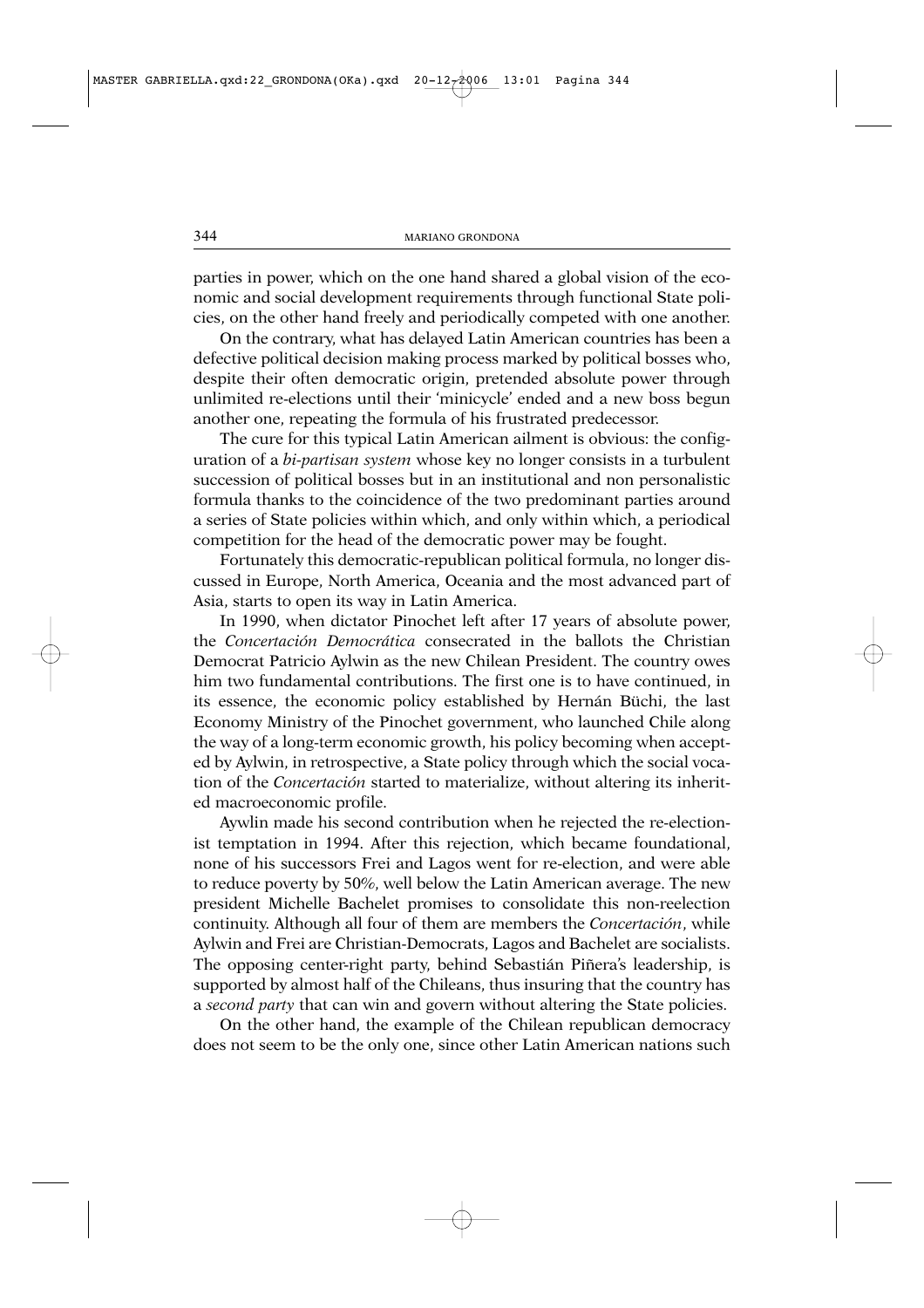as Brazil, Uruguay and Mexico start to follow a similar path. In fact, after the eight years of Fernando Herique Cardoso's center-right government, the irruption of the ex communist Lula in the presidency did not divert Brazil from the rational economic course established by his predecessor. When Brazilians elect again the head of the Executive branch of the government, with a regulations system that does not grant presidents the possibility of a third mandate, Lula will have to compete with a center-right candidate, and none of the two will question the State policies in force. Thus this country, the largest one in Latin America, seems to be entering the bi-partisan regime that has proven its efficacy in advanced democracies.

The same could be said about Uruguay, where the traditional predominance of the Colorado and Blanco center-right parties was interrupted by the Frente Amplio headed by Tabaré Vazquez, the new president, whose center-left ideology has not blocked the continuation of the rational economic lines he inherited.

Mexico, in turn, has gone in recent years from the political domination of a single party, the Institutional Revolutionary Party (PRI) that had governed it for more than seventy years, to a sort of 'tri-partisanship' between the center-right National Autonomist Party (PAN) headed by President Fox, the PRI and the Democratic Revolutionary Party (PRD), more to the left, without this giving ground to the fears – which nevertheless exists – that the PRD presidential candidate Manuel López Obrador, if he wins, may fall into the vices of populist personalism. On the other hand, it is foreseeable that this 'tri-partisanship' will become a transition stage which in due time will end in a bi-partisanship comparable to those of advanced democracies.

In the other extreme of the Latin American political chart appears Hugo Chávez, the Venezuelan president, a typical *caudillo* who has already announced his plan for endless re-elections. Through populist clientelism policies that have resulted in a significant increase of the poor, whom he tries to attract with demagogical slogans, Chávez concentrates power to such degree that in the last mid-term elections, 75% of the citizens rejected voting due to lack of guarantees. This drastic increase in electoral abstention might be indicating that the beginning of the end of the *caudillo* has slowly started in Venezuela.<sup>28</sup>

<sup>&</sup>lt;sup>28</sup> In 1987 the poverty level in Chile was 45.1%. In 2000 it had decreased to 20.6%. Source: UNICEF, 2004. In 2001 the poverty level in Venezuela was 39.1%. In 2004 it was 53.1%. Source: Instituto Nacional de Estadísticas de Venezuela.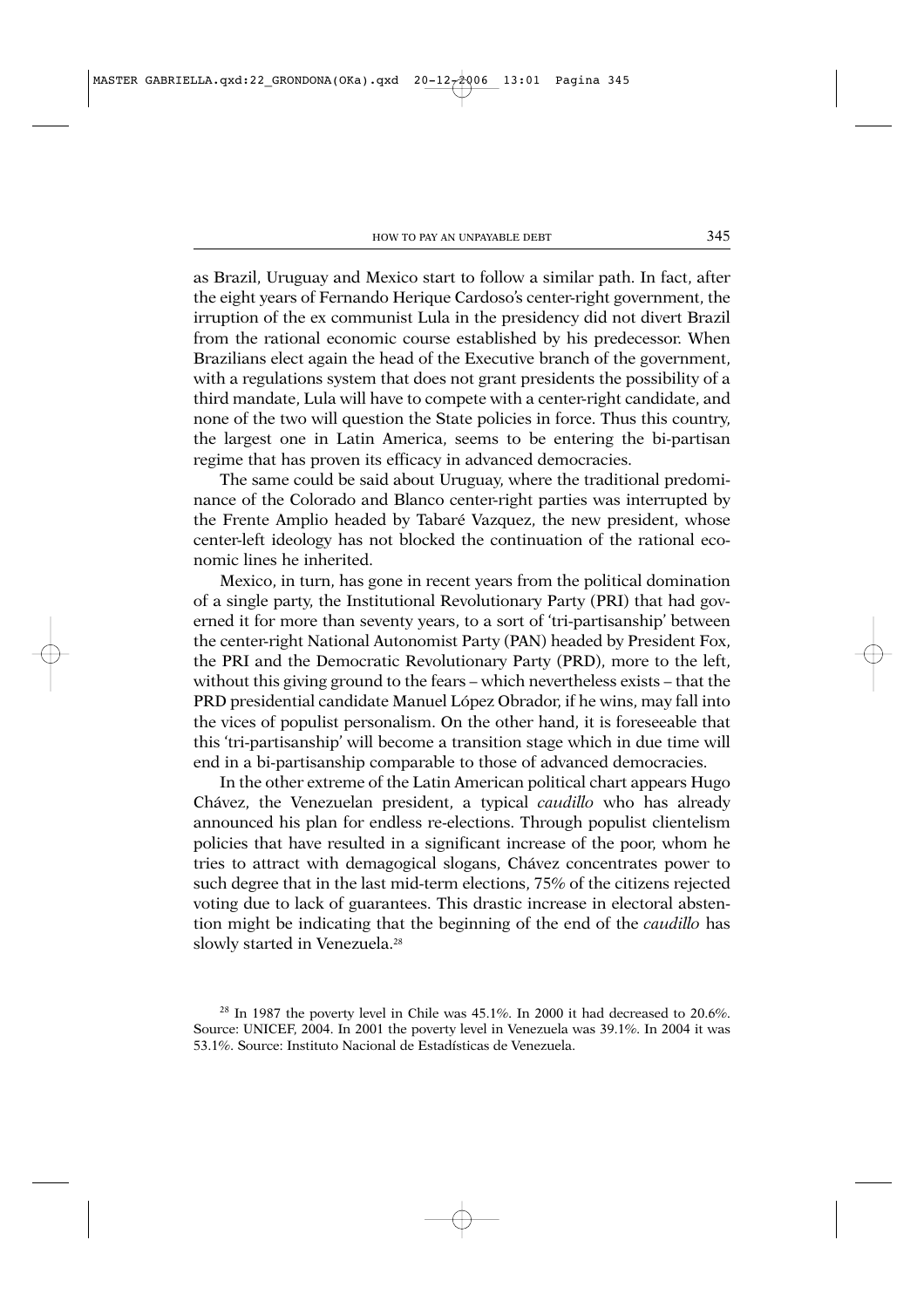As Néstor Kirchner, the Argentine president, concentrates all the power through the dominion of the Justicialista Party, the Judiciary and the Congress, he seems to insinuate a personalistic strategy consistent with his peronist predecessors Juan Domingo Perón and Carlos Menem. But as yet, it cannot be said that he has fully materialized his populist rhetoric. Beyond Chávez and Kirchner, of course, Fidel Castro governs Cuba without any kind of institutional restrictions since 1959, positing himself, without doubt, outside the Latin American democratic mainstream.

### 9. NEIGHBORHOOD OF NATIONS

As we have seen, the fundamental problem of the Latin American economic and social underdevelopment is of a political nature. If having a democratic regime capable of designing long term State policies is the previous condition necessary to place Latin America effectively on the road to answer the challenge presented by the moral imperative of intergenerational solidarity, one can say that Latin American nations find themselves today at a crossroad. On the one hand, they are threatened by the eventual prolongation of the populist tradition to which they owe their backwardness. On the other hand, hope appears behind the deepening of the political and institutional change that some of them have already insinuated: the advent of democratic republics, similar to those prevailing in developed nations.

*Populism* consists in the pretension of satisfying the immediate aspirations of the majority of the people through short-term measures. This pretension receives a warm popular welcome because the immediate needs of the Latin Americans are certainly much more urgent than those of the developed countries, whose more well-to-do situation facilitates a wider temporal vision.

Given this accumulation of unsatisfied urgent needs, added to the low educational level, the Latin American populations become more easily the catch of populist partisan bosses, of demagogues who stimulate their expectations of 'magical' solutions that cannot be sustained in the long term. Although populist political bosses do not acknowledge, or pretend not to acknowledge this mistake, they nevertheless obtain what for them matters the most, to win the next elections, thus enjoying with popular acceptance a new 'minicycle' until reality irrupts to refute them.

The specific effect of the 'minicycles' is, however, increased poverty. It is anguishing to see that this does not seem to affect demagogues' behavior, that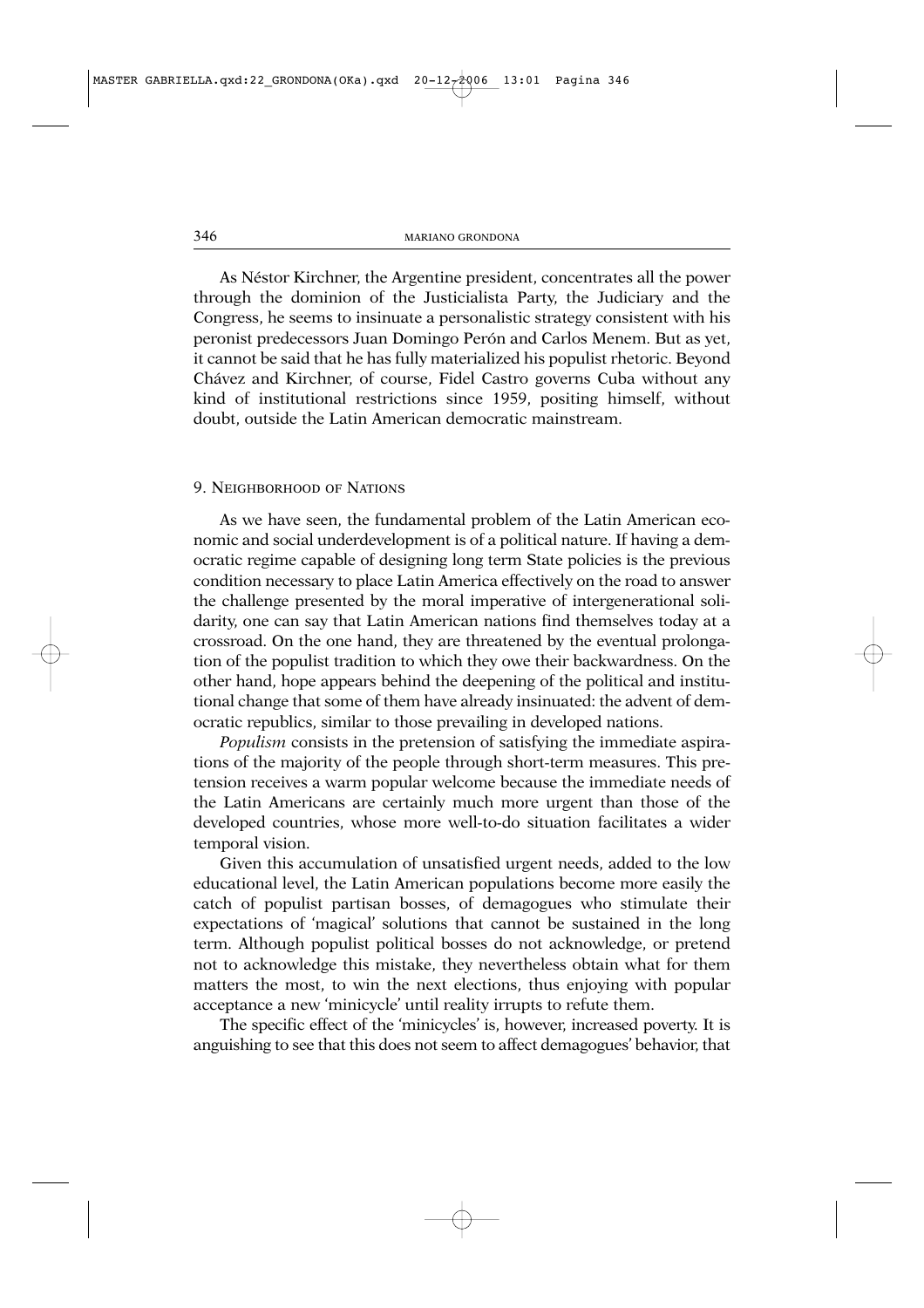it even seems to favor them in immediate terms, because, when they throw the masses to new poverty levels without offering them the advantage of a better education, they make them even more dependent on social policies that appear as alleviating their problems but end up in aggravating them.

A *clientelistic* relationship is thus established between demagogues and their followers, whose dependence on the politicians that administer social programs becomes more and more imperious, with a paradoxical translation of their electoral loyalty to the very same originators of the disorder, a loyalty assured by poverty and ignorance. When political bosses return to Latin America under any form, one would have to apply them what José Ortega y Gasset wrote about a comparable situation in Spain in the past century: 'Now they are proposing as a solution the return of those who originated the trouble'.

This is the common brand of Latin American populism, a flow that is neither center-left nor center-right because it does not respond to the ideological alternatives of serious political regimes.<sup>29</sup>

The word 'populism' also contains a serious conceptual error, when it emphasizes the word 'people' instead of emphasizing the word 'nation'. In effect, the *people* is the sum of the contemporaries. The *nation*, instead, is a succession of peoples through time. This means that when the 'accounting of justice' is made, about what corresponds to who, the 'populist' vision only includes those alive, without considering the ones that will live after them.

But it is in the national dimension where also those who do not vote, either because they are children or because they have not yet been born, are take into account. In the dimension of a people without nation, only the intra-generational generosity can be applied. That is why the populist vision of justice only tends to distribute what is available among those who are there, without reserving resources for the future under the form of investments. Populism even resorted to the exponential increase of the public debt, a heavy burden for those to come, in order to satisfy the expectations of immediate relief created by it among its contemporaries.

<sup>29</sup> In an article titled *Decálogo del Populismo*, published by the Argentine newspaper *La Nación*, the Mexican writer Enrique Krauze found surprising coincidences between the Latin American populism and the description of demagogy in the *Politics* by Aristotle. From Krauze one can also read a lucid review of the current Mexican politics in *Foreign Affairs* ('Furthering Democracy in Mexico', *Foreign Affairs,* January-February 2006).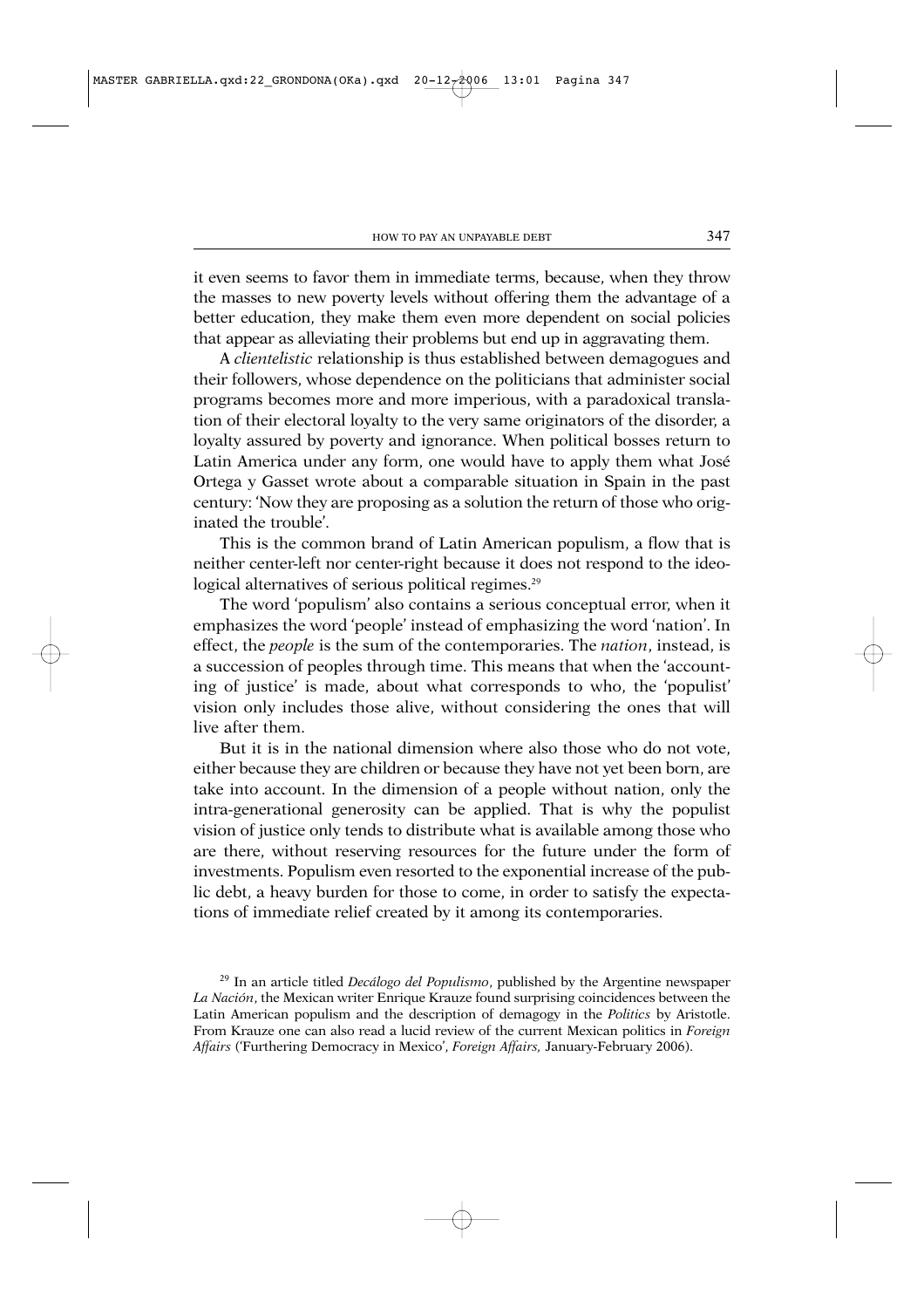It is only in a national dimension that one can conceive what Rawls called 'the just savings principle' in the direction of those who do not vote as yet. But this prevision, which is logical and natural in the family bosom, is not so in the political regimes whose leaders, instead of thinking about the next generation, instead of being 'intergenerational', only think about the next election.30

But this fatal defect of the short-term temptation omnipresent in populism can only be eradicated once the two main parties agree on a longterm development project. Because when they sign it, they also renounce to the possibility of obtaining demagogical advantages from their rival, thus removing the immediate political cost of the rational measures to be adopted by the government. When the heart-rending dilemma between the short and the long term, between the demagogic temptation and political prudence, is thus eliminated from the electoral competition, only then the road to economic and social development opens again.

We said before that this bi-partisan agreement looking towards the long term is already materializing in some Latin American countries. How could it extend to the ones still trapped in the clientelistic network of populism?

In our help comes the answer to a question we had not made as yet. What is Latin America? How to attribute to it a common essential characteristic that may cover nations so different as are those in a continent populated by over five hundred million people?

By saying that rather than being a region divided into some twenty countries, Latin America is really a *neighborhood of nations*. The Latin American countries have strong common features in their history and culture. But their main characteristic is that, perhaps due to this profound affinity that dates back to the past, each one of them is particularly attentive about what happens to the other ones. Every Latin American nation cares a lot about what happens to the other ones, but not only to trade with them but to look at them in an intensive manner, thanks to the drive of a sort of historical *curiosity* which ends up in imitation or aversion. Each Latin American nation presents itself before the others in this way, whether they want it or not, as a 'model' to be followed or as an 'anti-model' to be avoided. We spy on each other. We have illusions or are outraged about each other, but not because of territorial conflicts, as was the case in Europe for a long time, but because some of us approve or reject what the others are doing. Each Latin American nation

<sup>&</sup>lt;sup>30</sup> John Rawls speaks about the 'just savings principle', of an intergenerational nature, in paragraph 44 of his *Justice Theory.*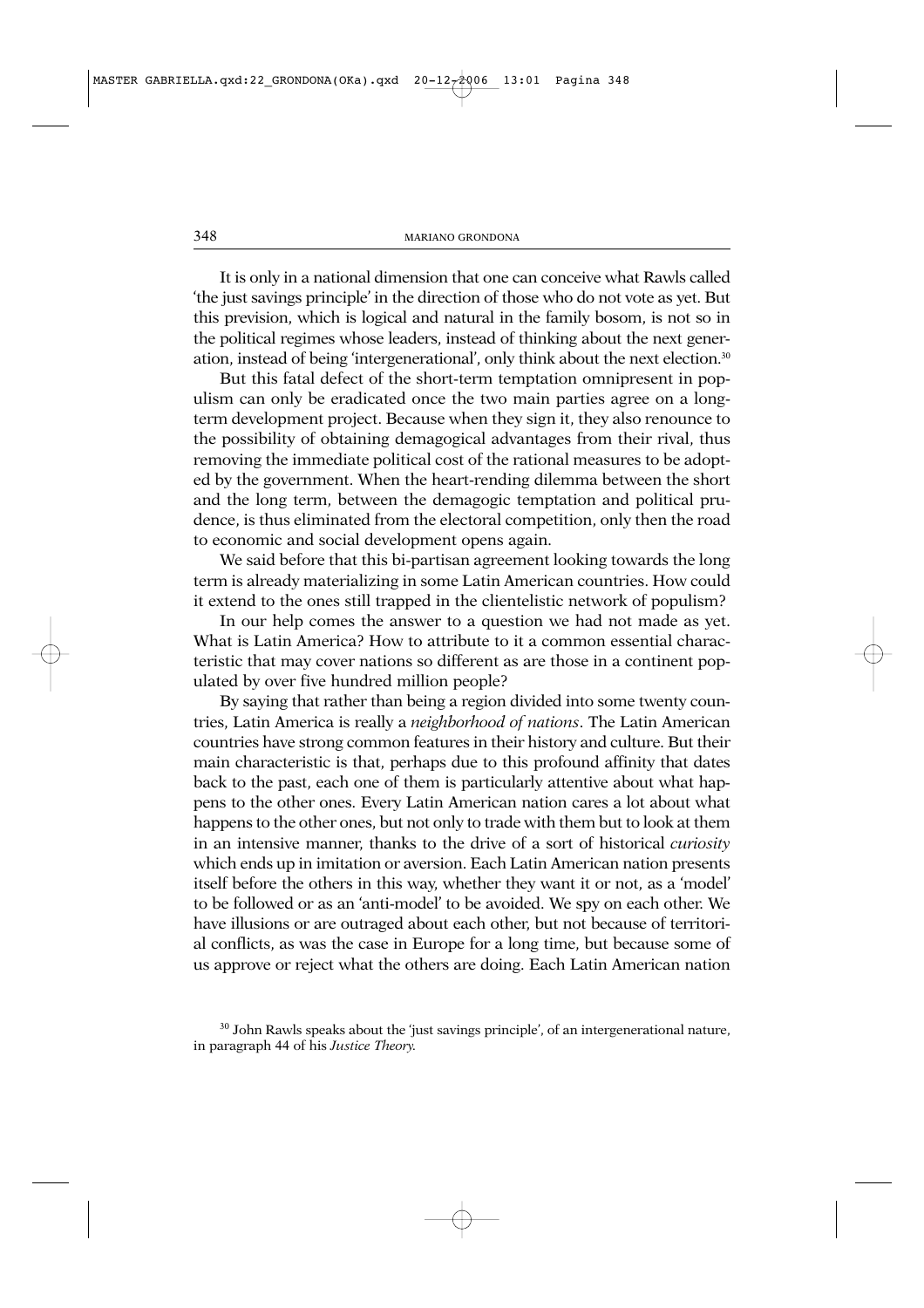inspires in the other ones that are looking at it out of the corner of their eyes, an attraction or repulsion movement. Latin America thus behaves like a tightly-packed neighborhood of nations.

This common characteristic of the Latin Americans is today a basis for regional hope. If some Latin American countries persist in deepening the model of the republican and bi-partisan democratic model they are adopting, they will be able to show to the rest the fruits of constant progress and intergenerational solidarity. If those governments that have chosen instead the ephemeral profits of the short term, persist in their attitude as some do today, sooner or later they will suffer the exhaustion of their shortsightedness.

With the hope of this double learning, through trial and error, brought by the achievements and failures of neighbors, a positive horizon appears for the economic and social development of Latin American democracies.

## 10. APPENDIX: THE 'APORIA' OF THE LATIN AMERICAN CATHOLICISM

The Greek word *aporia*, *(a, '*without'; *poros,* 'road'), could be literally translated as a 'street with no way out'. It was used by Aristotle at the beginning of his *Metaphysics* when, after observing that 'men naturally look for knowledge' noted that, in the course of the search for knowledge, we sometimes find ourselves in streets with apparently no way out. When colliding with this obstacle, men eagerly look for an answer. Philosophy and science emerged, precisely, from the effort of overcoming this challenge. Without the *aporia*, the systematic investigation through which we try to satisfy our vocation for knowledge would not have developed.

When we ask ourselves about the role of Catholicism in Latin America, we find ourselves facing the following *aporia:* How is it possible that Catholicism being, as it is, the religion with the highest presence in our region, it has been unable to take Latin America to a high degree of development, and it has furthermore left a space that other religious currents could penetrate, for example the Evangelic movement? If we find the right answer to this *aporia*, it would also be possible to design an effective program to return the Latin American Catholicism to the crucial position it should never have left.

The *aporia* of Latin American Catholicism is so demanding, its edges so sharp, and the landscape aimed at so vast, that here we can only outline it with the hope that others with more wisdom offer their answer. In any case, we are daring to suggest a couple of lines of investigation.